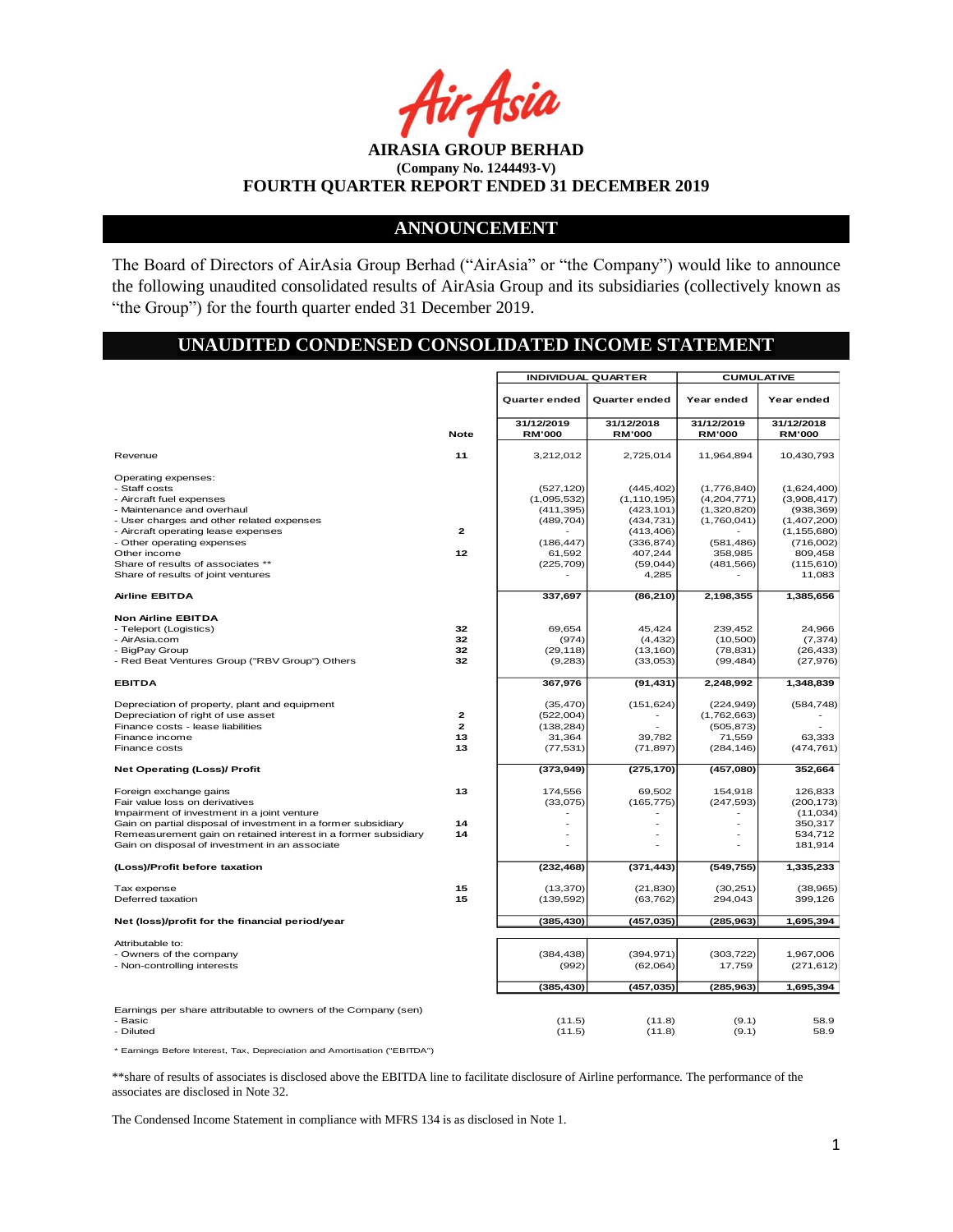Asia

# **UNAUDITED CONDENSED CONSOLIDATED STATEMENT OF COMPREHENSIVE INCOME**

|                                                                                     | <b>INDIVIDUAL QUARTER</b>   |                             | <b>CUMULATIVE</b>           |                             |
|-------------------------------------------------------------------------------------|-----------------------------|-----------------------------|-----------------------------|-----------------------------|
|                                                                                     | Quarter ended               | Quarter ended               | Year ended                  | Year ended                  |
|                                                                                     | 31/12/2019<br><b>RM'000</b> | 31/12/2018<br><b>RM'000</b> | 31/12/2019<br><b>RM'000</b> | 31/12/2018<br><b>RM'000</b> |
| Net (loss)/profit for the financial period                                          | (385, 430)                  | (457, 035)                  | (285,963)                   | 1,695,394                   |
| Other comprehensive income/(loss)                                                   |                             |                             |                             |                             |
| Remeasurement loss on employee benefits liability, net of tax<br>Fair value reserve | (781)<br>(17, 746)          | (1,384)<br>(142, 910)       | 4,395<br>82,052             | 11,294<br>(147, 637)        |
| Cash flow hedges                                                                    | 237,132                     | (279, 741)                  | 516,076                     | (241, 340)                  |
| Foreign currency translation differences                                            | (37, 348)                   | 72,921                      | (54, 740)                   | (17, 535)                   |
| Total comprehensive (loss)/income for the period                                    | (204, 173)                  | (808, 149)                  | 261,820                     | 1,300,176                   |
| Total comprehensive income attributable to:                                         |                             |                             |                             |                             |
| Owners of the Company                                                               | (203, 437)                  | (746, 085)                  | 240,928                     | 1,565,632                   |
| Non-controlling interests                                                           | (736)                       | (62,064)                    | 20,892                      | (265, 456)                  |
|                                                                                     | (204,173)                   | (808, 149)                  | 261,820                     | 1,300,176                   |

The condensed consolidated income statement and consolidated statement of comprehensive income should be read in conjunction with the audited financial statements for the financial year ended 31 December 2018 and the accompanying explanatory notes attached to the interim financial statements.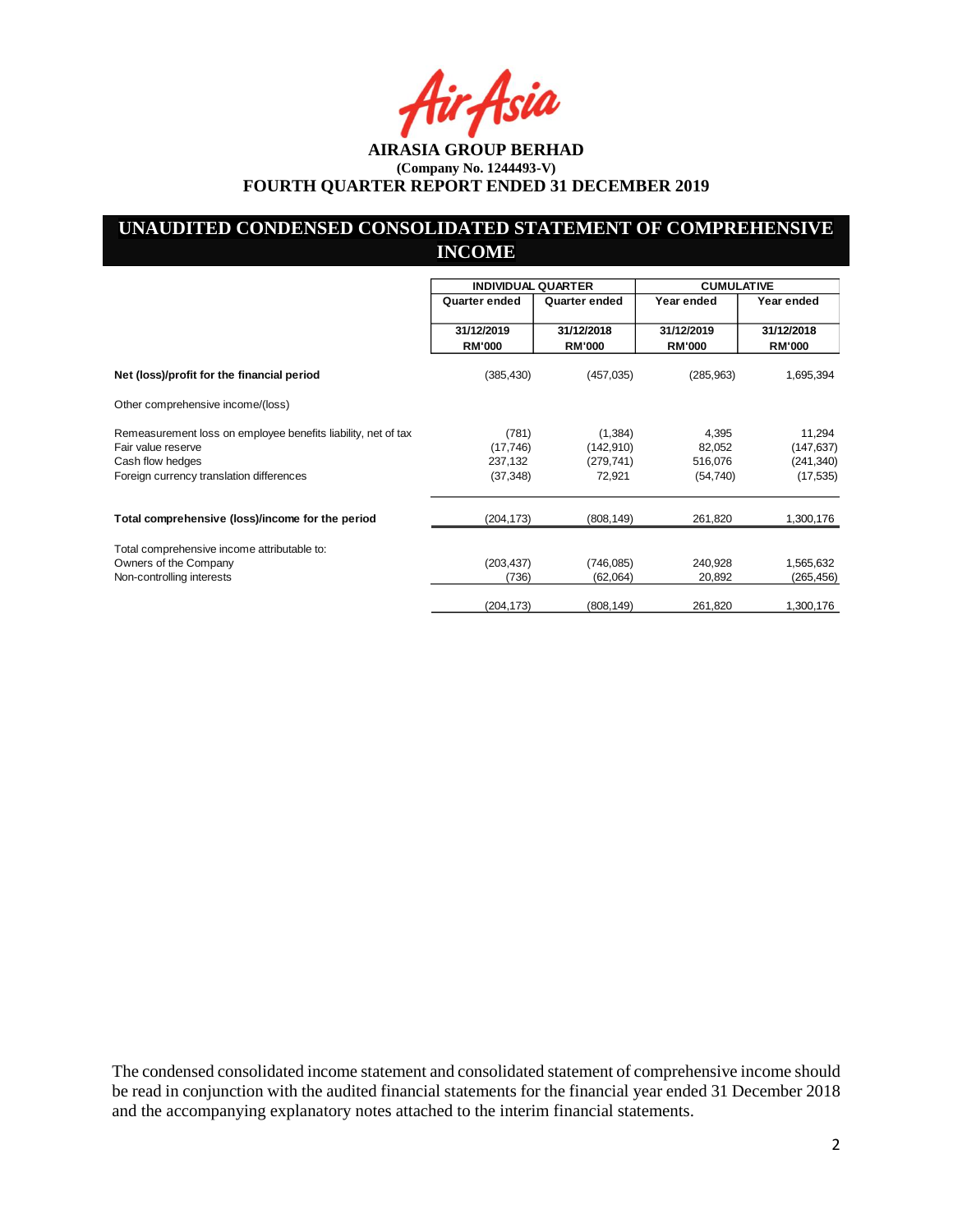tir Asia

**AIRASIA GROUP BERHAD (Company No. 1244493-V) FOURTH QUARTER REPORT ENDED 31 DECEMBER 2019**

# **UNAUDITED CONDENSED CONSOLIDATED STATEMENT OF FINANCIAL POSITION**

|                                                                 | AS AT                       | <b>AS AT</b>  |
|-----------------------------------------------------------------|-----------------------------|---------------|
|                                                                 |                             |               |
|                                                                 | 31/12/2019<br><b>RM'000</b> | 31/12/2018    |
| <b>Note</b>                                                     |                             | <b>RM'000</b> |
| <b>NON CURRENT ASSETS</b>                                       |                             |               |
| Property, plant and equipment<br>16                             | 1,165,898                   | 2,851,917     |
| 24<br>Right of use assets                                       | 12,219,457                  |               |
| Investment in associates<br>18                                  | 675,083                     | 282,738       |
| 14<br>Investment in a jointly controlled entity                 |                             | 583,854       |
| Investment securities                                           | 603,215                     | 477,860       |
| Intangible assets                                               | 632,704                     | 615,413       |
| Deferred tax assets                                             | 1,130,830                   | 891,445       |
| Receivables and prepayments<br>19                               | 3,228,590                   | 3,067,583     |
| Deposits on aircraft purchase                                   | 252,293                     | 578,002       |
| Derivative financial instruments<br>25                          | 208,725                     | 383,111       |
|                                                                 | 20,116,795                  | 9,731,923     |
| <b>CURRENT ASSETS</b>                                           |                             |               |
| Inventories                                                     | 146,086                     | 106,326       |
| 19<br>Receivables and prepayments                               | 1,158,275                   | 1,394,970     |
| Deposits on aircraft purchase                                   | 344,036                     | 398,215       |
| Amounts due from joint ventures                                 |                             | 6,792         |
| Amounts due from associates                                     | 438,465                     | 404,139       |
| Amounts due from related parties                                | 104,901                     | 124,277       |
| 25<br>Derivative financial instruments                          | 230,479                     | 267,311       |
| Tax recoverable                                                 | 16,946                      | 13,576        |
| Deposits, bank and cash balances                                | 2,590,615                   | 3,326,921     |
| 22<br>Assets classified as held for sale                        |                             | 2,775,321     |
|                                                                 | 5,029,803                   | 8,817,848     |
| <b>CURRENT LIABILITIES</b>                                      |                             |               |
| Trade and other payables<br>20                                  | 2,028,068                   | 1,969,125     |
| 21<br>Aircraft maintenance provisions/ payables                 | 1,861,748                   | 878,941       |
| Sales in advance                                                | 1,181,529                   | 1,128,447     |
| Amounts due to associates                                       | 152,723                     | 32,228        |
| Amounts due to related parties                                  | 249,611                     | 103,078       |
| Amounts due to joint ventures                                   |                             | 11,032        |
| 23<br><b>Borrowings</b>                                         | 329,831                     | 423,163       |
| 24<br>Lease liabilities                                         | 2,104,702                   |               |
| Derivative financial instruments<br>25                          | 126,977                     | 465,277       |
| Provision of taxation                                           | 41,950                      | 4,741         |
| 22<br>Liabilities directly associated with assets held for sale |                             | 1,834,326     |
|                                                                 | 8,077,139                   | 6,850,358     |
| NET CURRENT (LIABILITIES)/ ASSET                                | (3,047,336)                 | 1,967,490     |
|                                                                 |                             |               |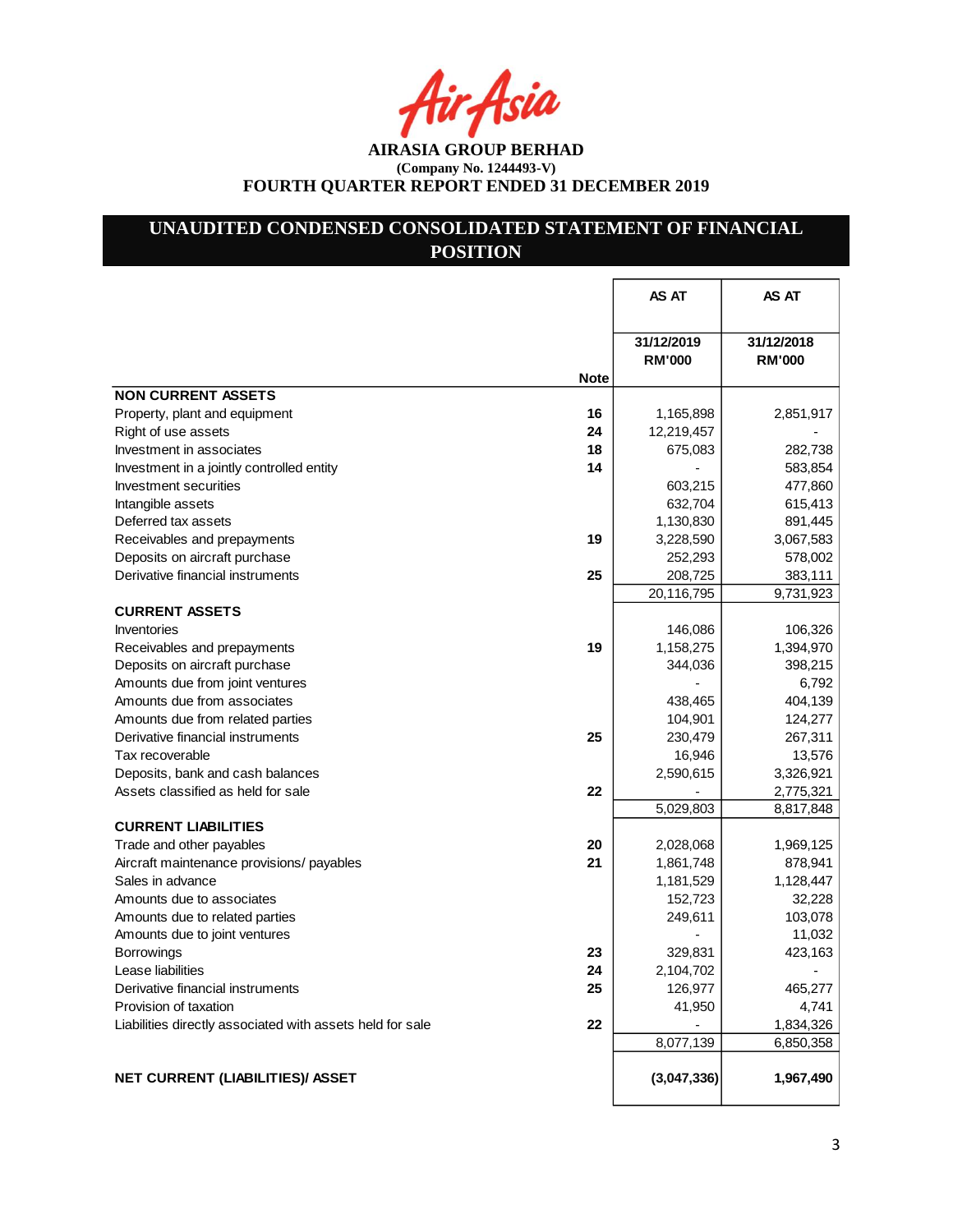Asia

**AIRASIA GROUP BERHAD (Company No. 1244493-V) FOURTH QUARTER REPORT ENDED 31 DECEMBER 2019**

# **UNAUDITED CONDENSED CONSOLIDATED STATEMENT OF FINANCIAL POSITION**

|                                               |             | AS AT                       | AS AT                       |
|-----------------------------------------------|-------------|-----------------------------|-----------------------------|
|                                               | <b>Note</b> | 31/12/2019<br><b>RM'000</b> | 31/12/2018<br><b>RM'000</b> |
| <b>NON CURRENT LIABILITIES</b>                |             |                             |                             |
| Trade and other payables                      | 20          | 199,812                     | 308,609                     |
| Aircraft maintenance provisions/ payables     | 21          | 3,547,776                   | 4,049,068                   |
| Amounts due to associates                     |             |                             | 45,436                      |
| <b>Borrowings</b>                             | 23          | 99,036                      | 781,966                     |
| Lease liabilities                             | 24          | 10,156,869                  |                             |
| Deferred tax liabilities                      |             | 69,426                      | 59,905                      |
| Derivative financial instruments              | 25          | 73,350                      | 199,334                     |
| Provision for retirement benefits             |             | 70,129                      | 69,830                      |
|                                               |             | 14,216,398                  | 5,514,148                   |
|                                               |             |                             |                             |
|                                               |             | 2,853,061                   | 6,185,265                   |
| <b>CAPITAL AND RESERVES</b>                   |             |                             |                             |
| Share capital                                 |             | 8,023,268                   | 8,023,268                   |
| Merger deficit                                |             | (5,507,594)                 | (5,507,594)                 |
| <b>Other Reserves</b>                         |             | 151,076                     | (451, 447)                  |
| Foreign exchange reserve                      |             | 123,775                     | 178,515                     |
| Retained earnings                             | 10          | 1,649,736                   | 5,541,712                   |
|                                               |             | 4,440,261                   | 7,784,454                   |
| Non-controlling interests                     |             | (1,587,200)                 | (1,599,189)                 |
| <b>Total equity</b>                           |             | 2,853,061                   | 6,185,265                   |
| Net assets per share attributable to ordinary |             |                             |                             |
| equity holders of the Company (RM)            |             | 1.33                        | 2.33                        |

The condensed consolidated statement of financial position should be read in conjunction with the audited financial statements for the financial year ended 31 December 2018 and the accompanying explanatory notes attached to the interim financial statements.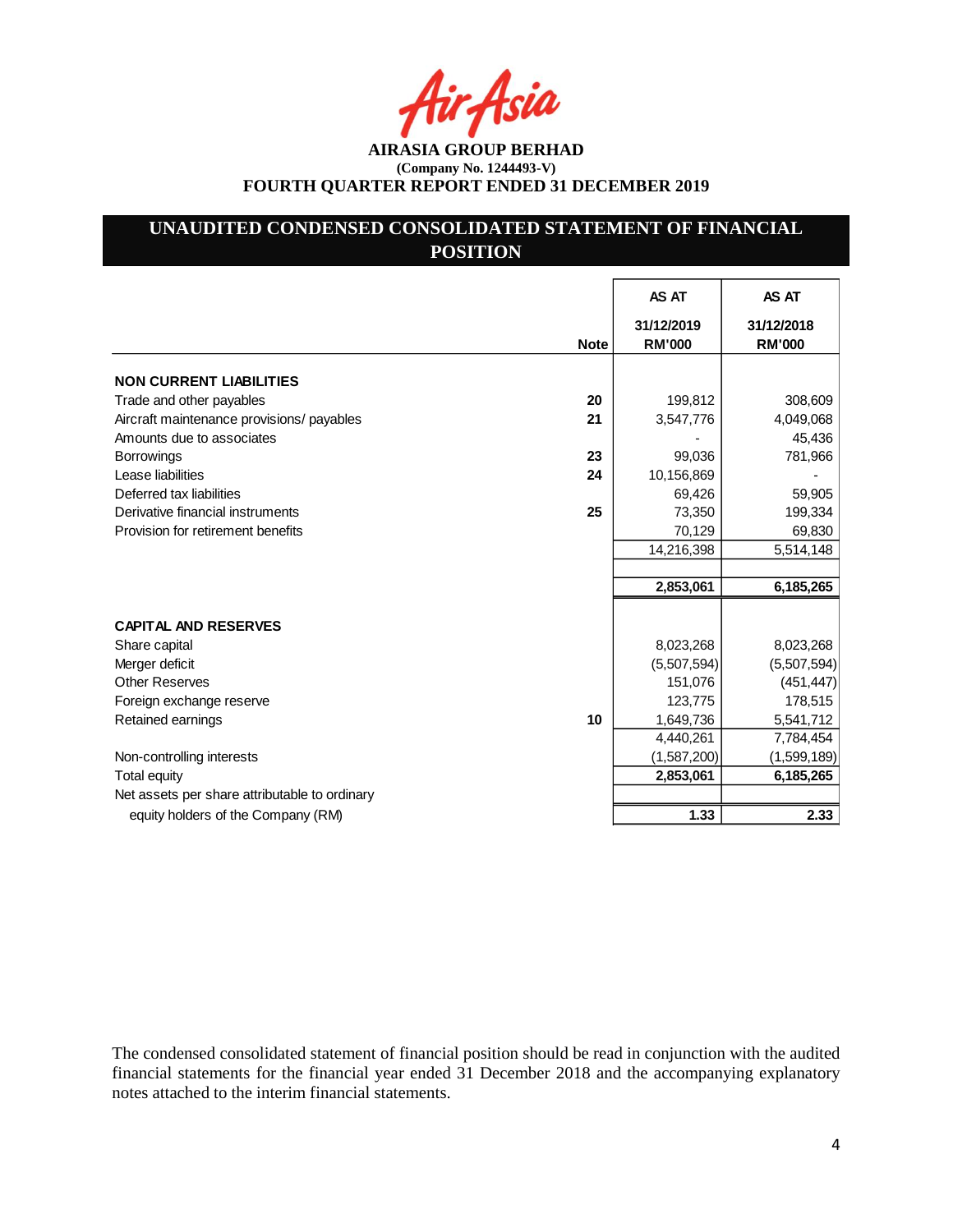

# **UNAUDITED CONDENSED CONSOLIDATED STATEMENT OF CHANGES IN EQUITY**

|                                                                                                                                                       |              | Attributable to owners of the Company |                                   |                                                  |                                                 |                                                       |                                                          |                                                                                  |                                       |                                               |                                                   |                                               |
|-------------------------------------------------------------------------------------------------------------------------------------------------------|--------------|---------------------------------------|-----------------------------------|--------------------------------------------------|-------------------------------------------------|-------------------------------------------------------|----------------------------------------------------------|----------------------------------------------------------------------------------|---------------------------------------|-----------------------------------------------|---------------------------------------------------|-----------------------------------------------|
|                                                                                                                                                       | <b>Note</b>  | Number<br>of shares<br>'000           | Share<br>Capital<br><b>RM'000</b> | <b>Merger</b><br><b>Deficit</b><br><b>RM'000</b> | Foreign<br>exchange<br>reserve<br><b>RM'000</b> | <b>Cash flow</b><br>hedge<br>reserve<br><b>RM'000</b> | <b>Fair value</b><br>reserve<br><b>RM'000</b>            | Remeasure-<br>ment loss on<br>employee<br>benefits<br>liability<br><b>RM'000</b> | Retained<br>earnings<br><b>RM'000</b> | <b>Total</b><br><b>RM'000</b>                 | Non-<br>controlling<br>interests<br><b>RM'000</b> | <b>Total</b><br>equity<br><b>RM'000</b>       |
| At 1 January 2019<br>As previously stated<br>Effects of changes in accounting policies                                                                | $\mathbf{2}$ | 3,341,974                             | 8,023,268                         | (5,507,594)                                      | 178,515                                         | (477, 610)                                            | 21,716                                                   | 4,447                                                                            | 5,541,712<br>(177, 082)               | 7,784,454<br>(177,082)                        | (1,599,189)<br>(8, 129)                           | 6,185,265<br>(185, 211)                       |
| At 1 January 2019, as restated                                                                                                                        |              | 3,341,974                             | 8,023,268                         | (5,507,594)                                      | 178,515                                         | (477, 610)                                            | 21,716                                                   | 4,447                                                                            | 5,364,630                             | 7,607,372                                     | (1,607,318)                                       | 6,000,054                                     |
| Net profit for the financial period<br>Other comprehensive income<br>Dividend paid                                                                    | 9            |                                       |                                   | $\overline{\phantom{a}}$                         | (54, 740)                                       | 516,076                                               | 82,052                                                   | $\overline{\phantom{a}}$<br>4,395<br>$\overline{\phantom{a}}$                    | (303, 722)<br>(3,408,813)             | (303, 722)<br>547,783<br>(3,408,813)          | 17,759                                            | (285, 963)<br>547,783<br>(3,408,813)          |
| Acquisition of non controlling interest in a<br>subsidiary                                                                                            |              | ٠                                     | ٠                                 | $\overline{\phantom{a}}$                         |                                                 | $\sim$                                                | $\overline{\phantom{a}}$                                 | $\overline{\phantom{a}}$                                                         | (2, 359)                              | (2,359)                                       | 2,359                                             |                                               |
| At 31 December 2019                                                                                                                                   |              | 3,341,974                             | 8,023,268                         | (5,507,594)                                      | 123,775                                         | 38,466                                                | 103,768                                                  | 8,842                                                                            | 1,649,736                             | 4,440,261                                     | (1,587,200)                                       | 2,853,061                                     |
| At 1 January 2018                                                                                                                                     |              | 3,341,974                             | 8,023,032                         | (5,507,754)                                      | 196,050                                         | (236, 270)                                            | 169,353                                                  | (691)                                                                            | 5,393,218                             | 8,036,938                                     | (1, 336, 468)                                     | 6,700,470                                     |
| Treasury shares<br>Net profit for the financial period<br>Other comprehensive income<br>Dividend paid<br>Acquisition of non controlling interest in a |              |                                       | 236<br>٠                          | 160<br>$\overline{\phantom{a}}$<br>$\sim$        | (17, 535)                                       | (241, 340)                                            | $\overline{\phantom{a}}$<br>$\blacksquare$<br>(147, 637) | $\sim$<br>$\overline{\phantom{a}}$<br>5,138<br>$\sim$                            | 1,967,006<br>(1,737,827)              | 396<br>1,967,006<br>(401, 374)<br>(1,737,827) | (271, 612)<br>6,156<br>$\sim$                     | 396<br>1,695,394<br>(395, 218)<br>(1,737,827) |
| subsidiary<br>Dilution of interest in a subsidiary                                                                                                    |              |                                       | ٠                                 | $\sim$                                           |                                                 |                                                       | $\overline{\phantom{a}}$<br>$\sim$                       | $\blacksquare$<br>$\blacksquare$                                                 | (84,789)<br>4,104                     | (84, 789)<br>4,104                            | 6.839<br>(4, 104)                                 | (77, 950)                                     |
| At 31 December 2018                                                                                                                                   |              | 3,341,974                             | 8,023,268                         | (5,507,594)                                      | 178,515                                         | (477, 610)                                            | 21,716                                                   | 4,447                                                                            | 5,541,712                             | 7,784,454                                     | (1,599,189)                                       | 6,185,265                                     |

The condensed consolidated statement of changes in equity should be read in conjunction with the audited financial statements for the financial year ended 31 December 2018 and the accompanying explanatory notes attached to the interim financial statements.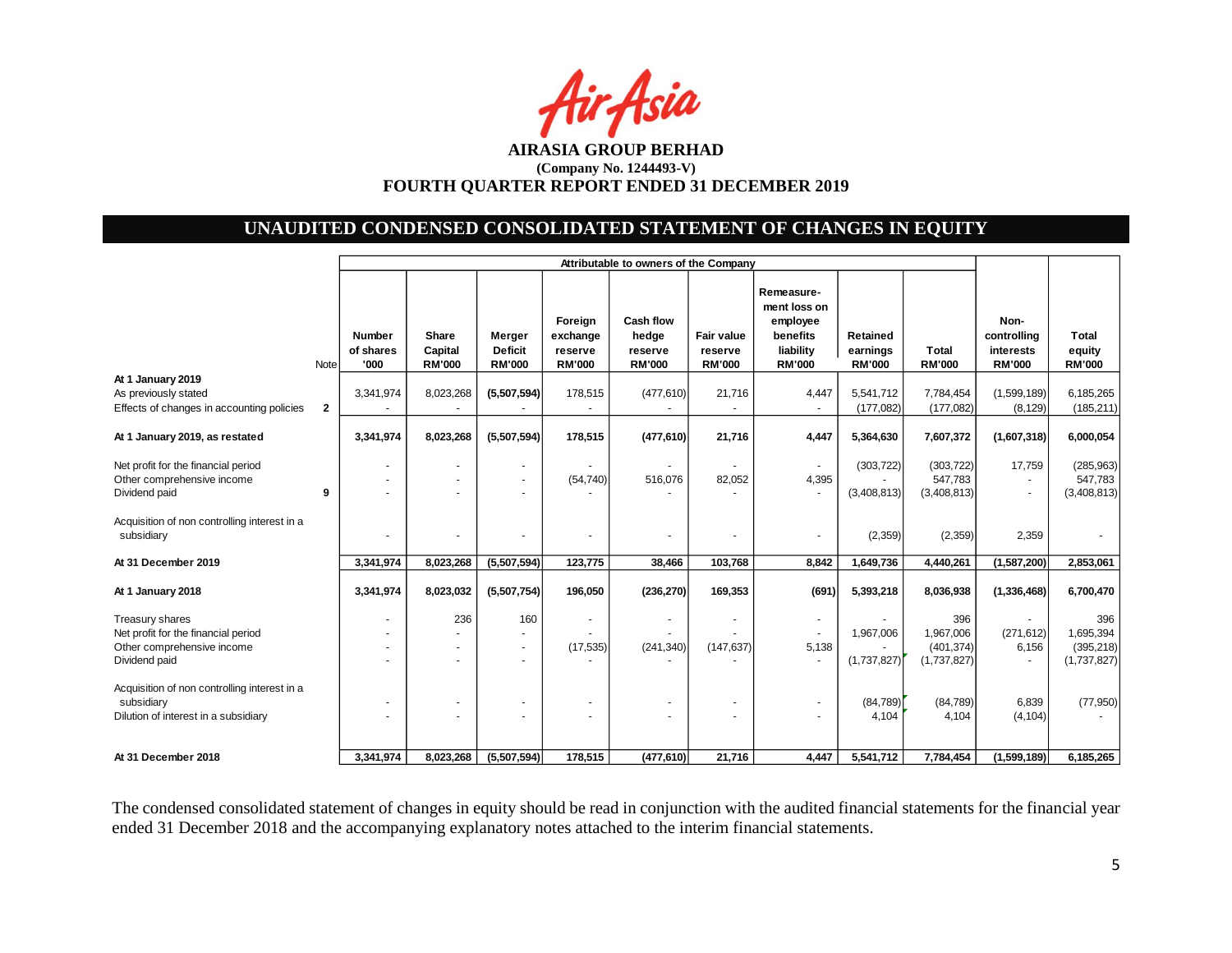tir Asia

**AIRASIA GROUP BERHAD (Company No. 1244493-V) FOURTH QUARTER REPORT ENDED 31 DECEMBER 2019**

# **UNAUDITED CONDENSED CONSOLIDATED CASH FLOW STATEMENTS**

|                                                                | <b>PERIOD ENDED</b>         | <b>PERIOD ENDED</b>         |
|----------------------------------------------------------------|-----------------------------|-----------------------------|
|                                                                | 31/12/2019<br><b>RM'000</b> | 31/12/2018<br><b>RM'000</b> |
| <b>CASH FLOWS FROM OPERATING ACTIVITIES</b>                    |                             |                             |
| (Loss)/Profit before taxation                                  | (549, 755)                  | 1,335,233                   |
| Adjustments:                                                   |                             |                             |
| Property, plant and equipment                                  |                             |                             |
| - Depreciation                                                 | 224,949                     | 584,748                     |
| - Gain on disposal                                             | (90, 896)                   | (298, 816)                  |
| -Write Off                                                     |                             | 31,836                      |
| Depreciation of Right of Use asset                             | 1,762,663                   |                             |
| Amortisation of intangible assets                              | 471                         | 611                         |
| Provision for retirement benefit                               |                             | 17,725                      |
| Gain on retained interest in a joint venture                   |                             | (534, 712)                  |
| Gain on disposal of interest in a subsidiary and an associate  |                             | (532, 231)                  |
| Impairment of receivables, related parties, joint ventures and |                             |                             |
| investment securities                                          | 10,954                      | 109,492                     |
| Fair value loss on derivative financial intruments             | 247,593                     | 200,173                     |
| Share of results of joint ventures                             |                             | (11,083)                    |
| Share of results of associates                                 | 481,566                     | 115,610                     |
| Net unrealised foreign exchange (gain)/loss                    | 173,000                     | (138, 704)                  |
| Interest expense                                               | 284,146                     | 474,461                     |
| Interest on lease liabilities                                  | 505,873                     |                             |
| Interest income                                                | (71, 559)                   | (63, 333)                   |
|                                                                | 2,979,005                   | 1,291,010                   |
| <b>Changes in working capital</b>                              |                             |                             |
| Inventories                                                    | (38, 547)                   | (38, 843)                   |
| Receivables and prepayments                                    | 333,007                     | (949, 355)                  |
| Trade and other payables and provisions                        | 749,766                     | 743,246                     |
| Intercompany balances                                          | (161, 274)                  | (396, 831)                  |
| <b>Cash generated from operations</b>                          | 3,861,957                   | 649,227                     |
| Interest paid                                                  | (191, 793)                  | (323, 126)                  |
| Interest received                                              | 71,559                      | 78,431                      |
| Tax paid                                                       | (19, 938)                   | (44, 988)                   |
| Retirement benefit paid                                        |                             | (3, 385)                    |
| Net cash generated from operating activities                   | 3,721,785                   | 356,159                     |
|                                                                |                             |                             |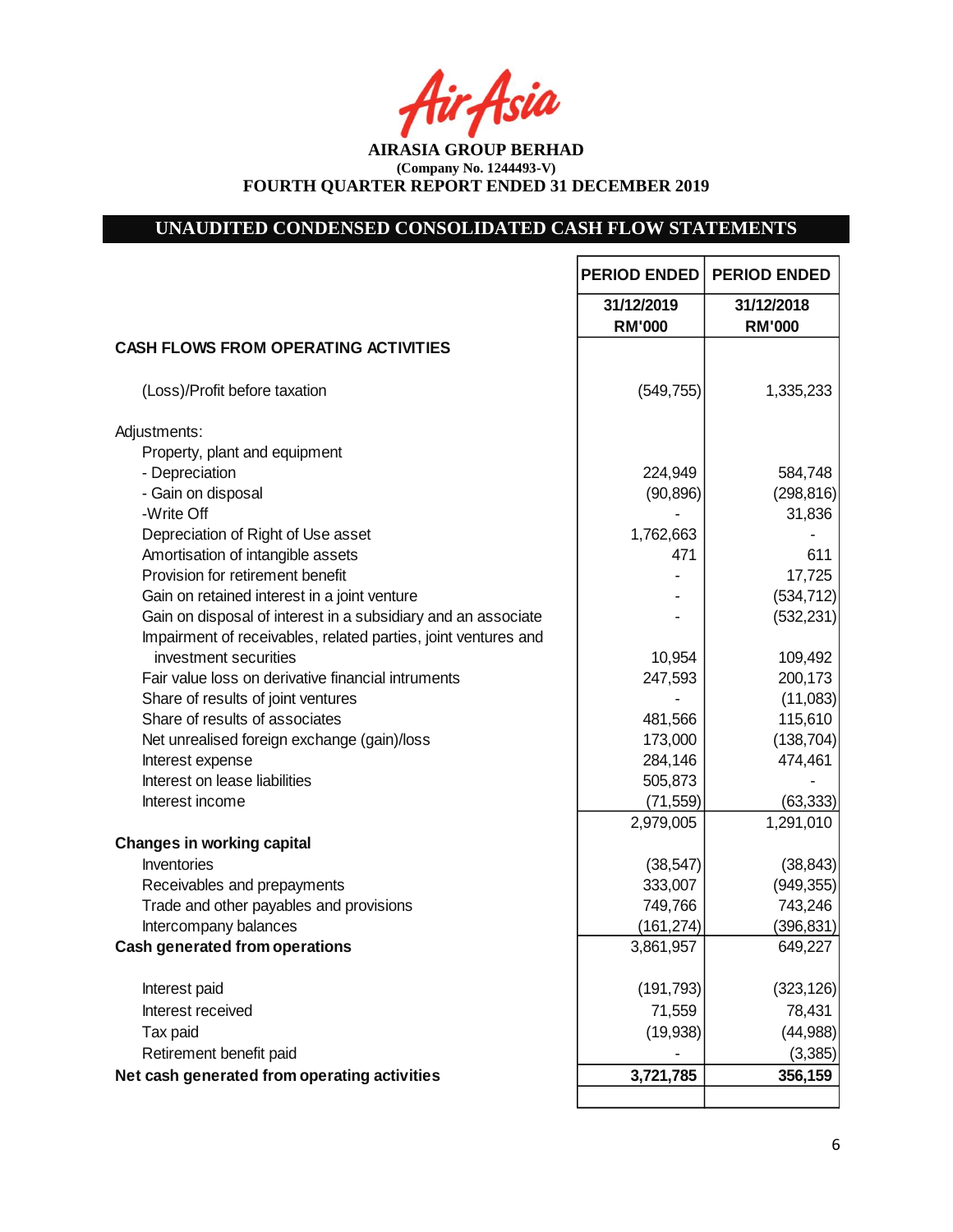Asia

**AIRASIA GROUP BERHAD (Company No. 1244493-V) FOURTH QUARTER REPORT ENDED 31 DECEMBER 2019**

# **UNAUDITED CONDENSED CONSOLIDATED CASH FLOW STATEMENTS**

|                                                                    | <b>PERIOD ENDED</b> | <b>PERIOD ENDED</b> |
|--------------------------------------------------------------------|---------------------|---------------------|
|                                                                    | 31/12/2019          | 31/12/2018          |
|                                                                    | <b>RM'000</b>       | <b>RM'000</b>       |
| <b>CASH FLOWS FROM INVESTING ACTIVITIES</b>                        |                     |                     |
| Property, plant and equipment                                      |                     |                     |
| - Additions                                                        | (362, 776)          | (1, 123, 720)       |
| - Proceeds from disposal                                           | 4,407,605           | 9,815,005           |
| Addition in intangible assets                                      | (16, 778)           | (6,695)             |
| Acquisition of a subsidiary/ non controlling interest, net of cash | (3,909)             | (77, 944)           |
| Refund of /(Additional) deposits for aircraft                      | 407,784             | (41, 426)           |
| Additional investments in investment securities                    | (43, 303)           | (67, 622)           |
| Additional subscription of shares in associates                    | (280, 482)          | (175, 246)          |
| Additional subscription of shares in joint venture                 |                     | (23, 200)           |
| Proceeds from disposal of interest in a subsidiary                 |                     | 352,695             |
| Proceeds from disposal of associates/joint venture                 |                     | 245,754             |
| Dividend received from:                                            |                     |                     |
| - associates                                                       |                     | 167,918             |
| Net cash generated from investing activities                       | 4,108,141           | 9,065,519           |
| <b>CASH FLOWS FROM FINANCING ACTIVITIES</b>                        |                     |                     |
| Dividends paid                                                     | (3,408,813)         | (1,737,827)         |
| Proceeds from borrowings                                           | 620,724             | 1,203,073           |
| Repayment of borrowings and lease liabilities                      | (5,481,164)         | (7, 551, 916)       |
| Net cash used in financing activities                              | (8, 269, 253)       | (8,086,670)         |
|                                                                    |                     |                     |
|                                                                    |                     |                     |
| NET (DECREASE)/INCREASE FOR THE FINANCIAL PERIOD                   | (439, 327)          | 1,335,008           |
| <b>CASH AND CASH EQUIVALENTS AT BEGINNING</b>                      |                     |                     |
| OF THE FINANCIAL YEAR                                              | 3,326,921           | 1,882,195           |
|                                                                    |                     |                     |
| <b>CURRENCY TRANSLATION DIFFERENCES</b>                            | (296, 979)          | 109,718             |
| CASH AND CASH EQUIVALENTS AT END OF                                |                     |                     |
| <b>FINANCIAL PERIOD</b>                                            | 2,590,615           | 3,326,921           |

The condensed consolidated cash flow statements should be read in conjunction with the audited financial statements for the financial year ended 31 December 2018 and the accompanying explanatory notes attached to the interim financial statements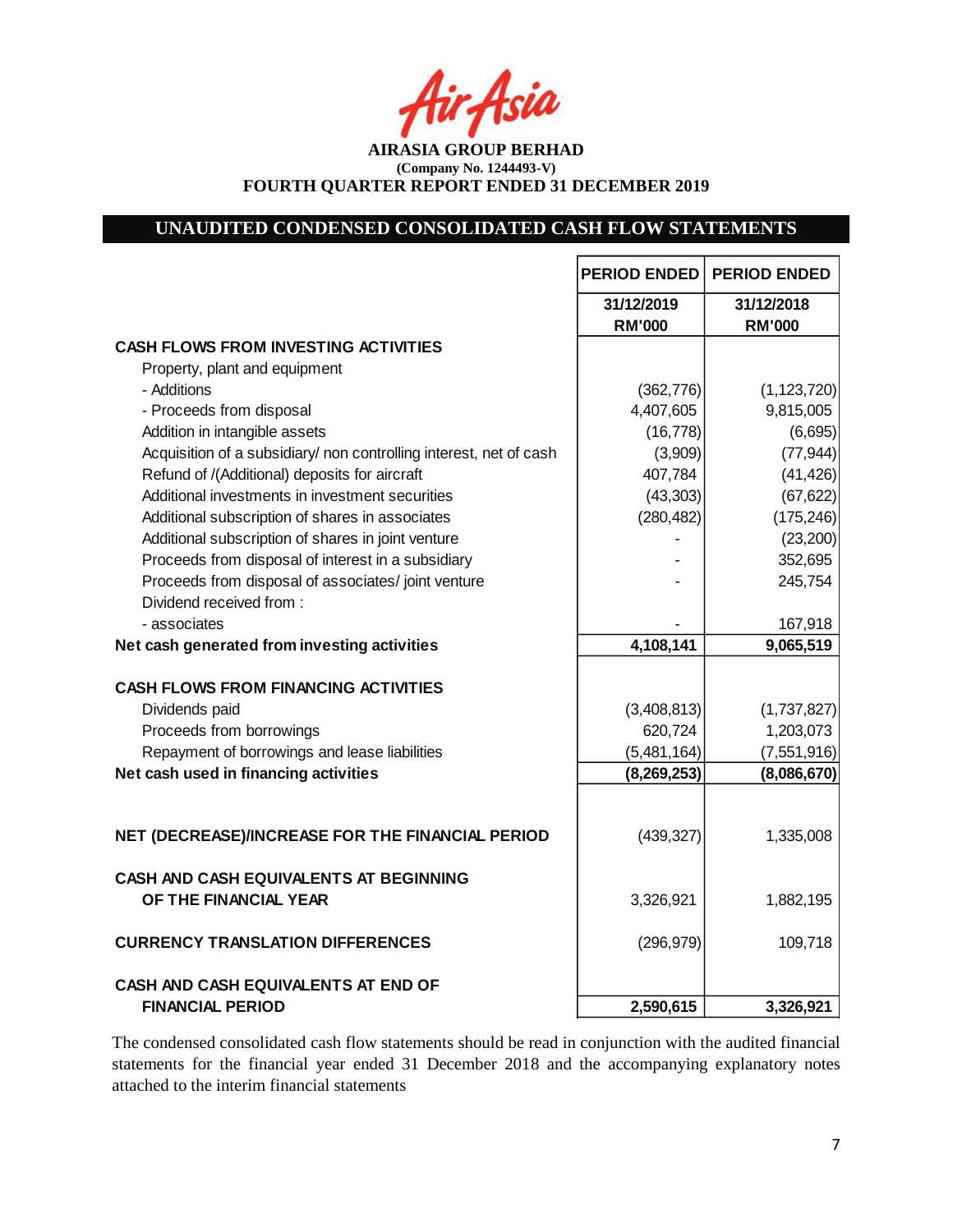Acia

**AIRASIA GROUP BERHAD (Company No. 1244493-V) FOURTH QUARTER REPORT ENDED 31 DECEMBER 2019**

# **NOTES TO THE QUARTERLY REPORT**

### **1. Basis of preparation**

The Interim Financial Report is unaudited and has been prepared in accordance with paragraph 9.22 and Appendix 9B of Bursa Malaysia Securities Berhad's ("Bursa Malaysia") Listing Requirements.

For the financial period under review, the Consolidated Income Statement has been presented to better reflect the Airline and Non-Airline activities of the Group. The comparative Quarter and Period to Date have been restated for comparison purposes.

The Interim Financial Statements should be read in conjunction with the audited financial statements for the year ended 31 December 2018. The explanatory notes attached to the interim financial statements provide an explanation of events and transactions that are significant forn understanding of the changes in the financial position and performance of the Group since the year ended 31 December 2018.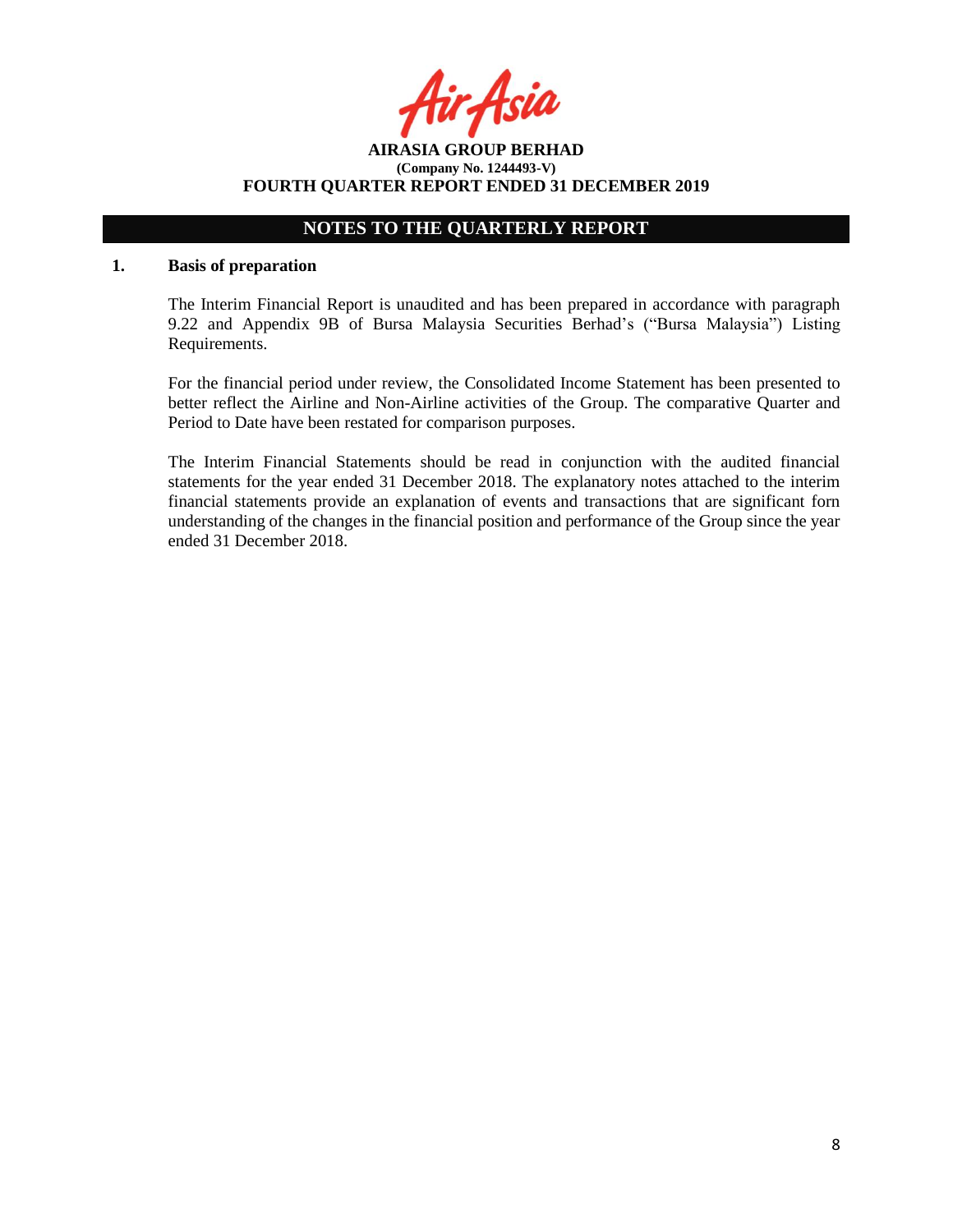Asia

**AIRASIA GROUP BERHAD (Company No. 1244493-V) FOURTH QUARTER REPORT ENDED 31 DECEMBER 2019**

# **1. Basis of preparation**

The Consolidated Income Statement for the quarter ended 31 December 2019, in compliance with MFRS134: Interim Financial Reporting is as follows:

|                                                                | <b>INDIVIDUAL QUARTER</b> |               | <b>CUMULATIVE</b> |               |
|----------------------------------------------------------------|---------------------------|---------------|-------------------|---------------|
|                                                                | Quarter ended             | Quarter ended | Year ended        | Year ended    |
|                                                                | 31/12/2019                | 31/12/2018    | 31/12/2019        | 31/12/2018    |
|                                                                | <b>RM'000</b>             | <b>RM'000</b> | <b>RM'000</b>     | <b>RM'000</b> |
|                                                                |                           |               |                   |               |
| Revenue                                                        | 3,359,229                 | 2,823,386     | 12,445,628        | 10,638,296    |
| Operating expenses:                                            |                           |               |                   |               |
| - Staff costs                                                  | (553, 129)                | (464, 889)    | (1,873,726)       | (1,669,918)   |
| - Depreciation of property, plant and equipment                | (557, 474)                | (151, 624)    | (1,987,612)       | (584, 748)    |
| - Aircraft fuel expenses                                       | (1,095,532)               | (1, 110, 195) | (4,204,771)       | (3,908,417)   |
| - Maintenance and overhaul                                     | (411, 395)                | (423, 101)    | (1,320,820)       | (938, 369)    |
| - User charges and other related expenses                      | (489, 704)                | (475, 257)    | (1,760,041)       | (1,576,018)   |
| - Aircraft operating lease expenses                            |                           | (413, 406)    |                   | (1, 155, 680) |
| - Other operating expenses                                     | (339, 922)                | (381, 201)    | (1, 130, 835)     | (779, 486)    |
| Other income                                                   | 124,138                   | 407,991       | 575,123           | 1,193,276     |
| <b>Operating profit/(loss)</b>                                 | 36,211                    | (188, 296)    | 742,946           | 1,218,936     |
| Finance income                                                 | 31,364                    | 39,782        | 71,559            | 63,333        |
| Finance costs                                                  | (215, 815)                | (71, 897)     | (790, 019)        | (474, 761)    |
| Net operating (loss)/profit                                    | (148, 240)                | (220, 411)    | 24,486            | 807,508       |
| Share of results of associates                                 | (225, 709)                | (59,044)      | (481, 566)        | (115, 610)    |
| Share of results of joint ventures                             |                           | 4,285         |                   | 11,083        |
| Foreign exchange gains                                         | 174,556                   | 69,502        | 154,918           | 126,833       |
| Fair value loss on derivatives                                 | (33,075)                  | (165, 775)    | (247, 593)        | (200, 173)    |
| Impairment of investment in a joint venture                    |                           |               |                   | (11, 034)     |
| Remeasurement gain on retained interest in a former subsidiary |                           |               |                   | 534,712       |
| Gain on disposal of investment in an associate                 |                           |               |                   | 181,914       |
| (Loss)/Profit before taxation                                  | (232, 468)                | (371, 443)    | (549, 755)        | 1,335,233     |
| Tax expense                                                    | (13, 370)                 | (21, 830)     | (30, 251)         | (38, 965)     |
| Deferred taxation                                              | (139, 592)                | (63, 762)     | 294,043           | 399,126       |
| Net (loss)/profit for the financial period/ year               | (385, 430)                | (457, 035)    | (285, 963)        | 1,695,394     |

The condensed consolidated cash flow statements should be read in conjunction with the audited financial statements for the financial year ended 31 December 2018 and the accompanying explanatory notes attached to the interim financial statements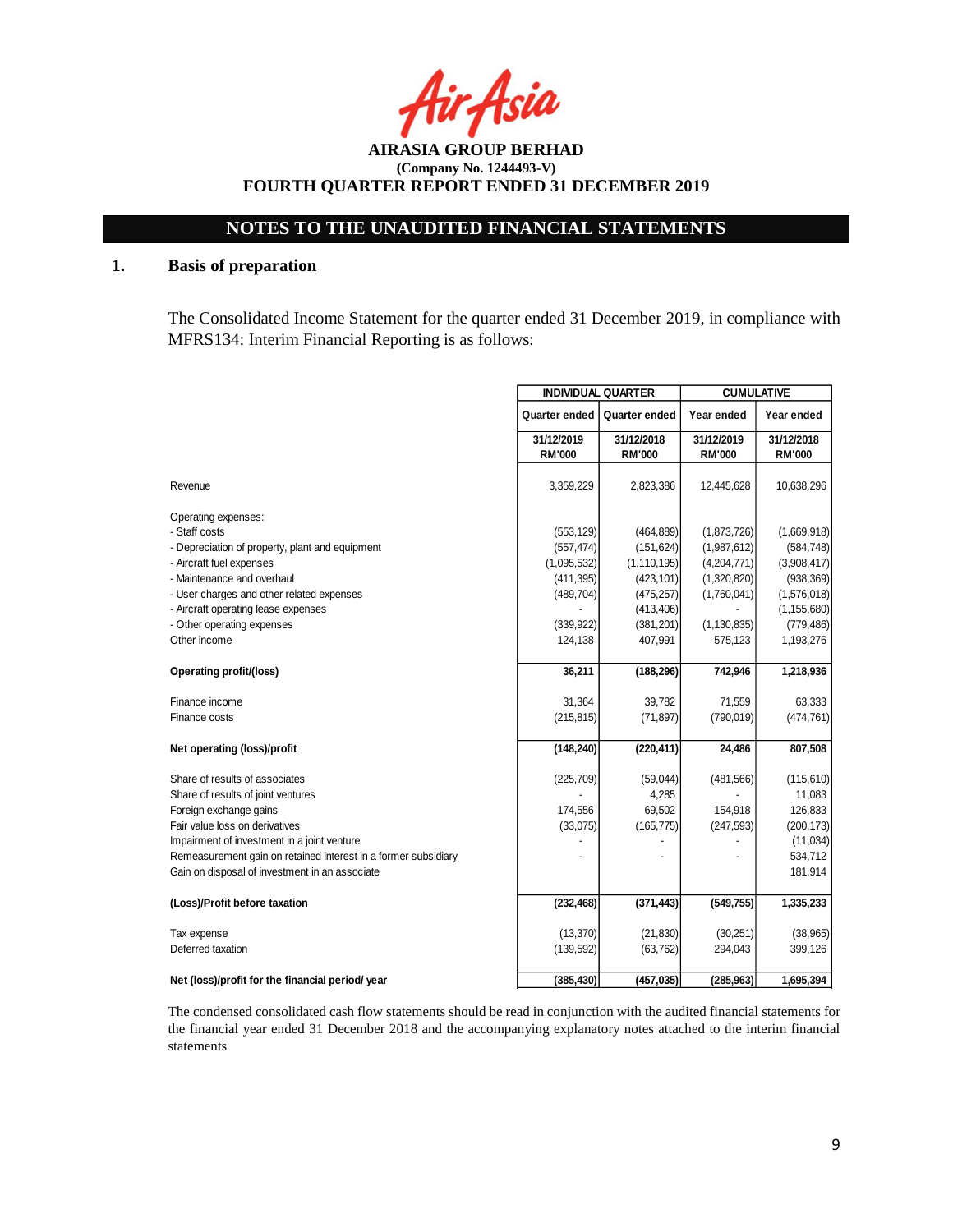r Asia

**AIRASIA GROUP BERHAD (Company No. 1244493-V) FOURTH QUARTER REPORT ENDED 31 DECEMBER 2019**

### **2. Summary of significant accounting policies**

The accounting policies and methods of computation adopted for the interim financial statements are consistent with those adopted for the Audited Financial Statements for the financial year ended 31 December 2018. Details of standards, amendments to published standards and interpretations to existing standards that are applicable to the Group with effect from 1 January 2019 or later are provided in the notes to the financial statements in the Audited Financial Statements of the Group for the financial year ended 31 December 2018. The Group did not early adopt any new standards, amendments to published standards and interpretation to existing standards.

At the beginning of the current financial year, the Group and the Company adopted MFRS 16: Leases. MFRS 16 will replace MFRS 117: Leases, IC Interpretation 4: Determining whether an Arrangement contains a Lease, IC Interpretation 115: Operating Lease-Incentives and IC Interpretation 127: Evaluating the Substance of Transactions Involving the Legal Form of a Lease. MFRS 16 sets out the principles for the recognition, measurement, presentation and disclosure of leases and requires lessees to account for all leases under a single on-balance sheet model, similar to the accounting for finance leases under MFRS 117. The Group's operating leases are primarily for aircraft.

MFRS 16 has been adopted by the Group from 1 January 2019 using the modified retrospective transition approach, which measures the lease liabilities based on the present value of future lease payments calculated using the incremental borrowing rate and exchange rate at date of transition. Lease payments would be split into principal and interest payments, using the effective interest method.

Correspondingly, the right-of-use ("ROU") assets is based on the present value of the liability at the commencement date of the lease, adding any directly attributable costs. The ROU asset will be depreciated on a straight-line basis over the shorter of the lease term and the useful life of the leased asset.

On the date of initial application, the Group applied the simplified transition approach and did not restate comparative amounts for the period prior to first adoption.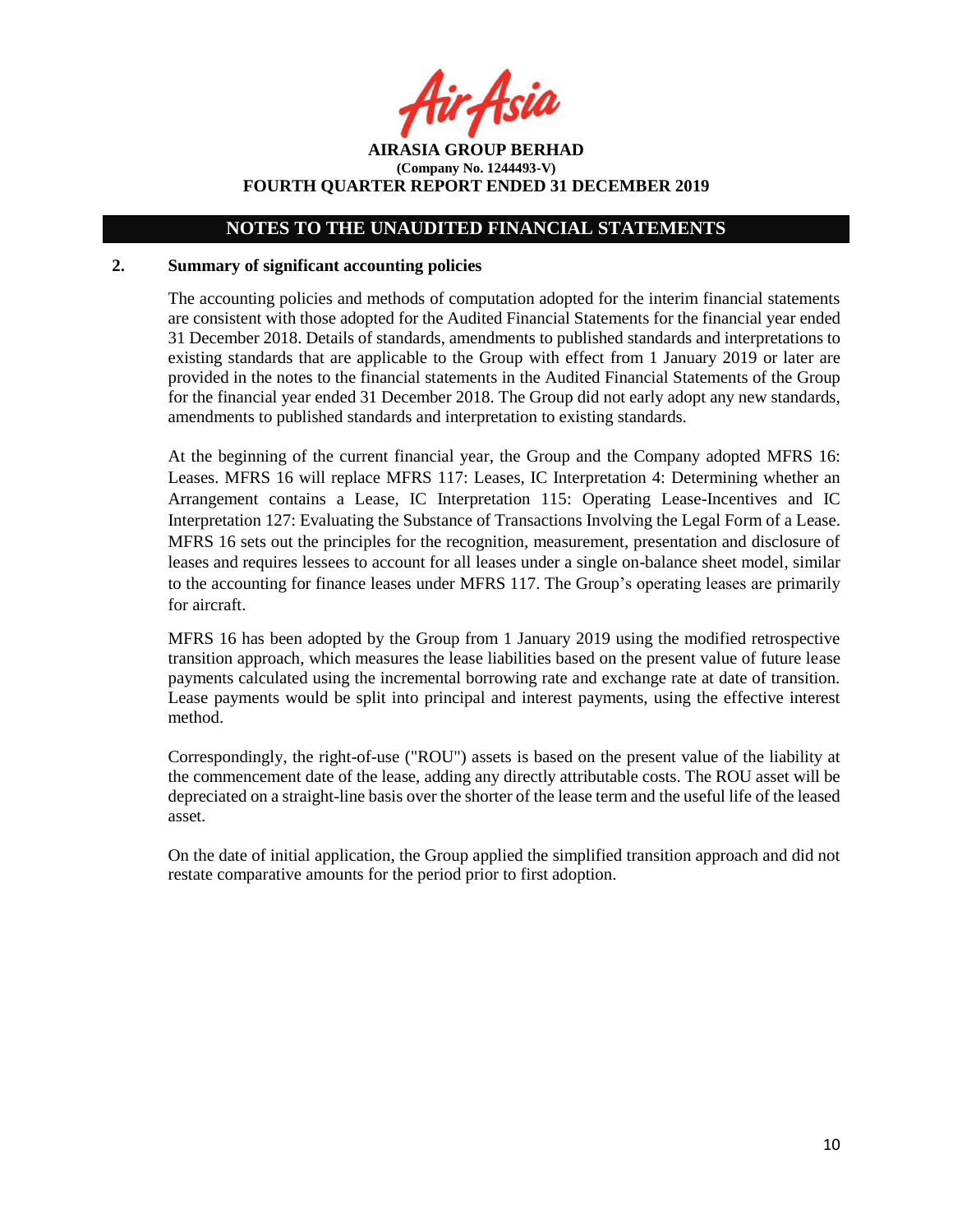Acil

**AIRASIA GROUP BERHAD (Company No. 1244493-V) FOURTH QUARTER REPORT ENDED 31 DECEMBER 2019**

# **2. Summary of significant accounting policies (cont'd.)**

The adoption of MFRS 16 has the following impact:

### **(a) To the opening balances as at 1 January 2019:**

|                          | <b>Audited</b><br>31/12/18<br><b>RM</b> million | <b>Adjustments</b><br><b>RM</b> million | <b>After MFRS</b><br><b>16 Adoption</b><br><b>RM</b> million |
|--------------------------|-------------------------------------------------|-----------------------------------------|--------------------------------------------------------------|
| Right of use asset       |                                                 | 9,604.3                                 | 9,604.3                                                      |
| Lease liabilities        |                                                 | (9,693.3)                               | (9,693.3)                                                    |
| Investment in associates | 282.7                                           | (96.2)                                  | 186.5                                                        |
| Retained earnings        | 5,541.7                                         | (177.1)                                 | 5,364.6                                                      |
| Minority interest        | (1,599.2)                                       | (8.1)                                   | (1,607.3)                                                    |

### **(b) To the unaudited Consolidated Financial Statements for the quarter ending 31 December 2019:**

- (i) On the Consolidated Income Statement, expenses which were previously included under aircraft operating leases will be replaced by finance costs – lease liabilities and depreciation of right of use asset;
- (ii) On the Consolidated Cash Flow Statement, operating lease rental outflows, previously recorded within net cashflow from operating activities, are classified as "net cashflow used in financing activities" for repayment of principal of lease liabilities.

|                                                                      | <b>Quarter ended</b><br>31/12/19 before<br><b>MFRS 16</b><br><b>RM</b> million | <b>MFRS 16</b><br><b>Adjustments</b><br><b>RM</b> million | <b>Quarter ended</b><br><b>Unaudited</b><br>31/12/19<br><b>RM</b> million |
|----------------------------------------------------------------------|--------------------------------------------------------------------------------|-----------------------------------------------------------|---------------------------------------------------------------------------|
| Depreciation<br><b>Aircraft Operating Leases</b><br>Finance expenses | (35, 470)<br>(578, 651)<br>(77, 531)                                           | (522,004)<br>578,651<br>(138, 284)                        | (557, 474)<br>(215, 815)                                                  |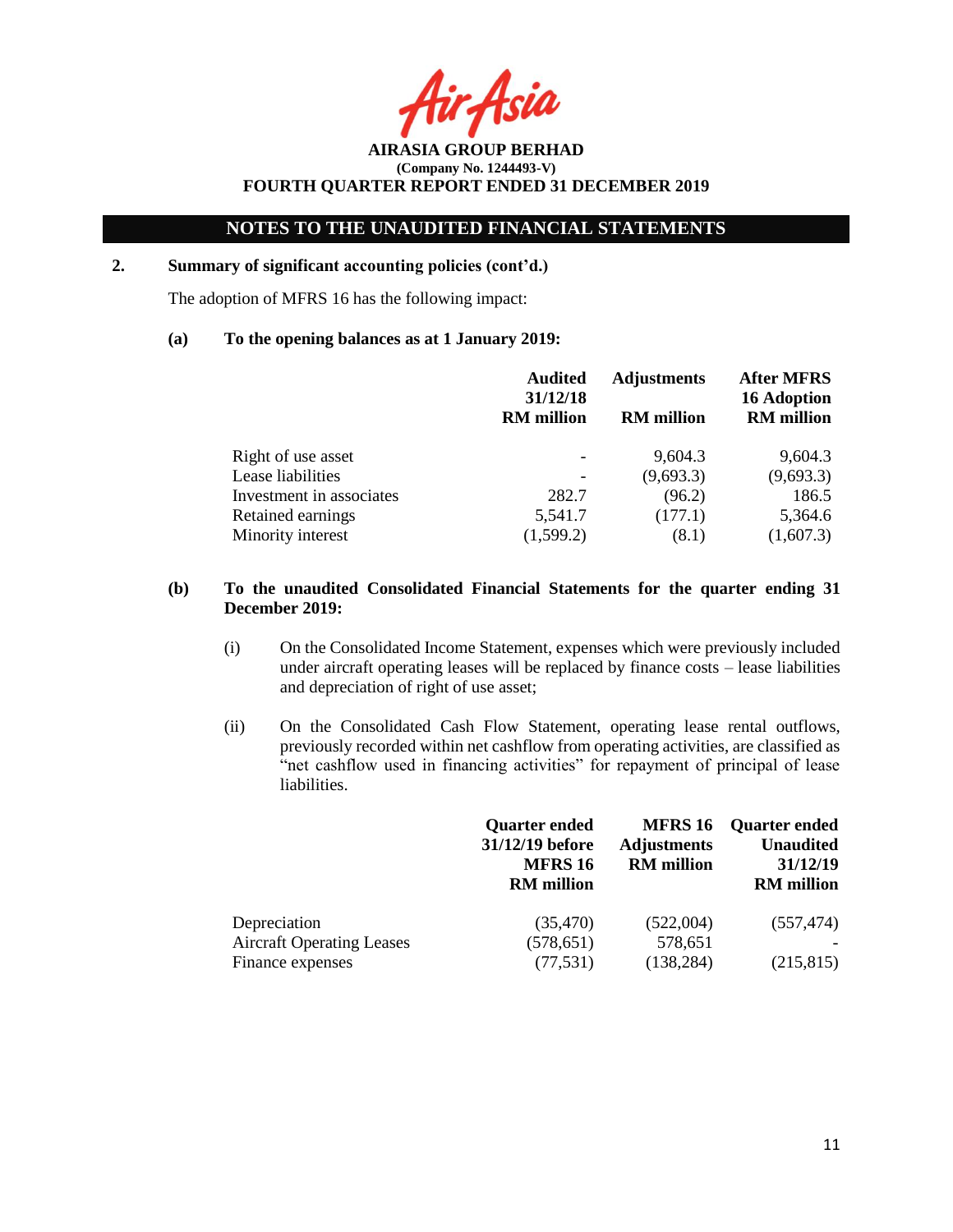Asil

# **NOTES TO THE UNAUDITED FINANCIAL STATEMENTS**

### **3. Auditors' report on preceding annual financial statements**

The auditors have expressed an unqualified opinion on the Group's statutory financial statements for the financial year ended 31 December 2018 in their report dated 5 April 2019.

### **4. Seasonality of operations**

AirAsia is primarily involved in the provision of air transportation services and thus, is subject to the seasonal demand for air travel.

### **5. Unusual items due to their nature, size or incidence**

There were no unusual items affecting assets, liabilities, equity, net income or cash flows during the current quarter and financial period-to-date.

### **6. Changes in composition of the Group**

On 23rd December 2019, Teleport Everywhere Pte Ltd (an indirect wholly owned subsidiary of the Company) subscribed for 469,000 ordinary shares, representing 67% shareholding, in Teleport Commerce In Private Limited.

Other than the above, there are no changes in composition of the Group during the current quarter.

### **7. Changes in estimates**

There were no changes in estimates that have had a material effect on the results of the current quarter and financial period-to-date.

# **8. Capital and reserves**

There was no cancellation, repurchases, resale and repayment of debt and equity securities for the period ended 31 December 2019.

# **9. Dividends paid and proposed**

No dividend has been proposed or paid during the quarter ended 31 December 2019.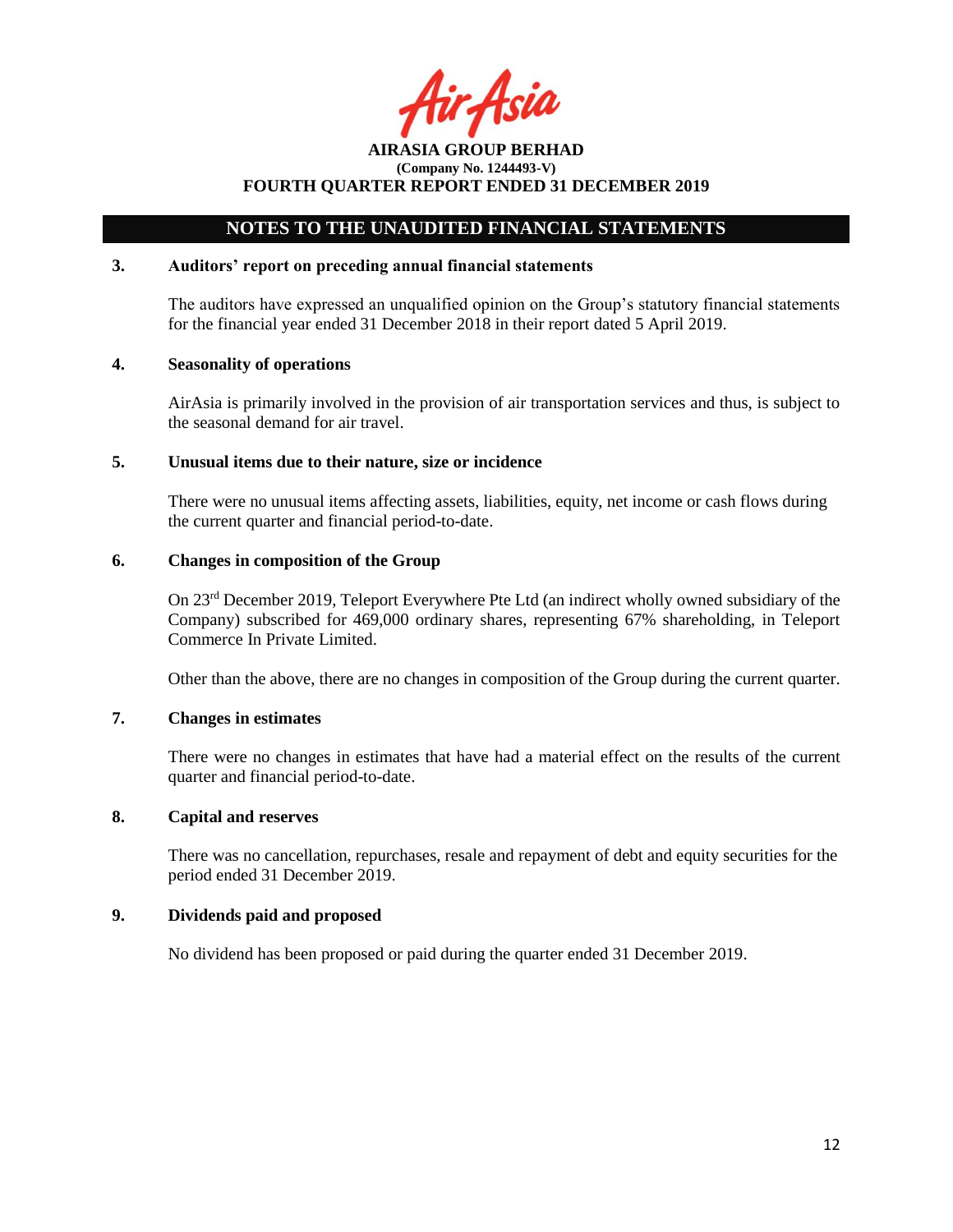Asia

# **NOTES TO THE UNAUDITED FINANCIAL STATEMENTS**

# **10. Retained earnings**

Retained earnings of RM869.6 million, being the retained earnings of the Company, is available for distribution to shareholders of the Company.

### **11. Revenue**

|                                    | <b>Quarter ended</b><br>31/12/2019<br><b>RM</b> million | <b>Quarter ended</b><br>31/12/2018<br><b>RM</b> million |
|------------------------------------|---------------------------------------------------------|---------------------------------------------------------|
| Passenger revenue                  |                                                         |                                                         |
| seat sales                         | 2,567.9                                                 | 2,067.0                                                 |
| others<br>$\overline{\phantom{a}}$ | 490.7                                                   | 550.5                                                   |
| Aircraft operating lease income    | 153.4                                                   | 107.5                                                   |
|                                    | 3,212.0                                                 | 2,725.0                                                 |
| Teleport (Logistics) *             | 147.2                                                   | 98.4                                                    |
|                                    | 3,359.2                                                 | 2,823.4                                                 |

\* Freight services is centralised and undertaken by the Group through logistics business provider, Teleport.

Passenger revenue "Others" includes ancillary income such as administrative fees, baggage fees, assigned seats, cancellations, documentation and other fees, and on-board sales of meals and merchandise.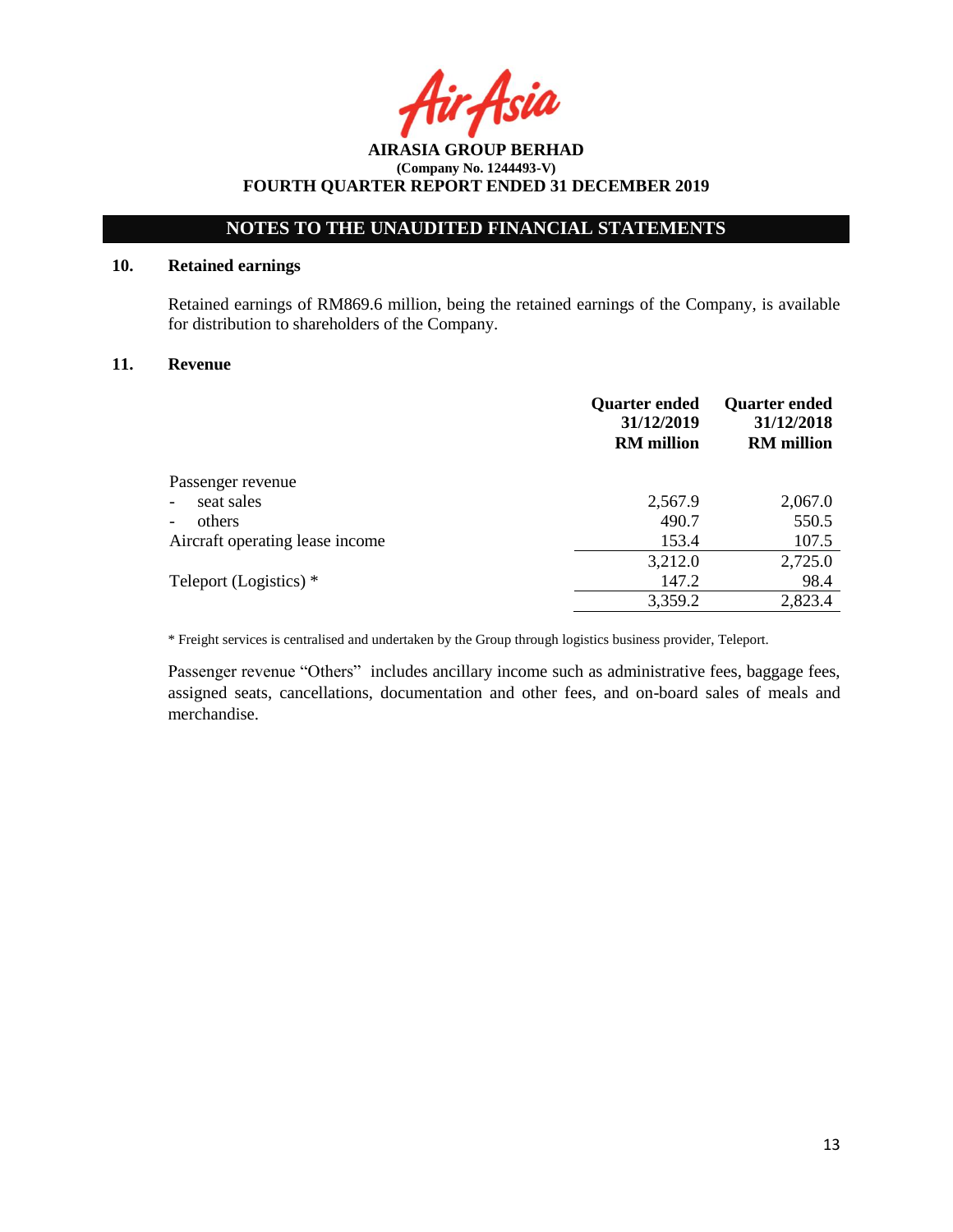# **NOTES TO THE UNAUDITED FINANCIAL STATEMENTS**

### **12. Other income**

|                                                        | <b>Quarter ended</b><br>31/12/2019<br><b>RM</b> million | <b>Quarter ended</b><br>31/12/2018<br><b>RM</b> million |
|--------------------------------------------------------|---------------------------------------------------------|---------------------------------------------------------|
| Fees charged for provision of commercial air transport |                                                         |                                                         |
| services                                               | 28.4                                                    | 25.1                                                    |
| Gain on disposal of property, plant and equipment      |                                                         | 254.7                                                   |
| Others                                                 | 33.2                                                    | 127.4                                                   |
|                                                        | 61.6                                                    | 407.2                                                   |

Other income "Others" includes commission and advertising income, forfeited revenue and insurance claims.

# **13. Finance income/(costs) and foreign exchange gains/(losses)**

|                                                                                   | Quarter<br>ended              | Quarter<br>ended              | Year ended                    | Year ended                    |
|-----------------------------------------------------------------------------------|-------------------------------|-------------------------------|-------------------------------|-------------------------------|
|                                                                                   | 31/12/19<br><b>RM</b> million | 31/12/18<br><b>RM</b> million | 31/12/19<br><b>RM</b> million | 31/12/18<br><b>RM</b> million |
| (a) Finance income                                                                |                               |                               |                               |                               |
| Interest income from:                                                             | 22.7                          | 14.5                          | 62.9                          | 21.4                          |
| - deposits with licensed banks                                                    |                               |                               |                               |                               |
| Discounting effect on financial instruments and others                            | 8.7                           | 25.3                          | 8.7                           | 41.9                          |
|                                                                                   | 31.4                          | 39.8                          | 71.6                          | 63.3                          |
| (b) Finance costs                                                                 |                               |                               |                               |                               |
| Bank borrowings                                                                   | (27.9)                        | (37.4)                        | (187.0)                       | (334.1)                       |
| Amortisation of premiums for interest rate caps                                   | (1.5)                         | 39.9                          | (3.8)                         | (12.4)                        |
| Discounting effect on financial instruments, bank<br>facilities and other charges | (48.1)                        | (74.4)                        | (93.3)                        | (128.3)                       |
|                                                                                   | (77.5)                        | (71.9)                        | (284.1)                       | (474.8)                       |
| (c) Foreign exchange gains/(losses)                                               |                               |                               |                               |                               |
| - realized                                                                        | (46.8)                        | 10.5                          | (16.9)                        | 26.3                          |
| - unrealized                                                                      | 221.4                         | 87.7                          | 173.0                         | 125.5                         |
| - fair value movement recycled<br>from cash flow hedge reserve                    |                               | (28.7)                        | (1.2)                         | (25.0)                        |
|                                                                                   | 174.6                         | 69.5                          | 154.9                         | 126.8                         |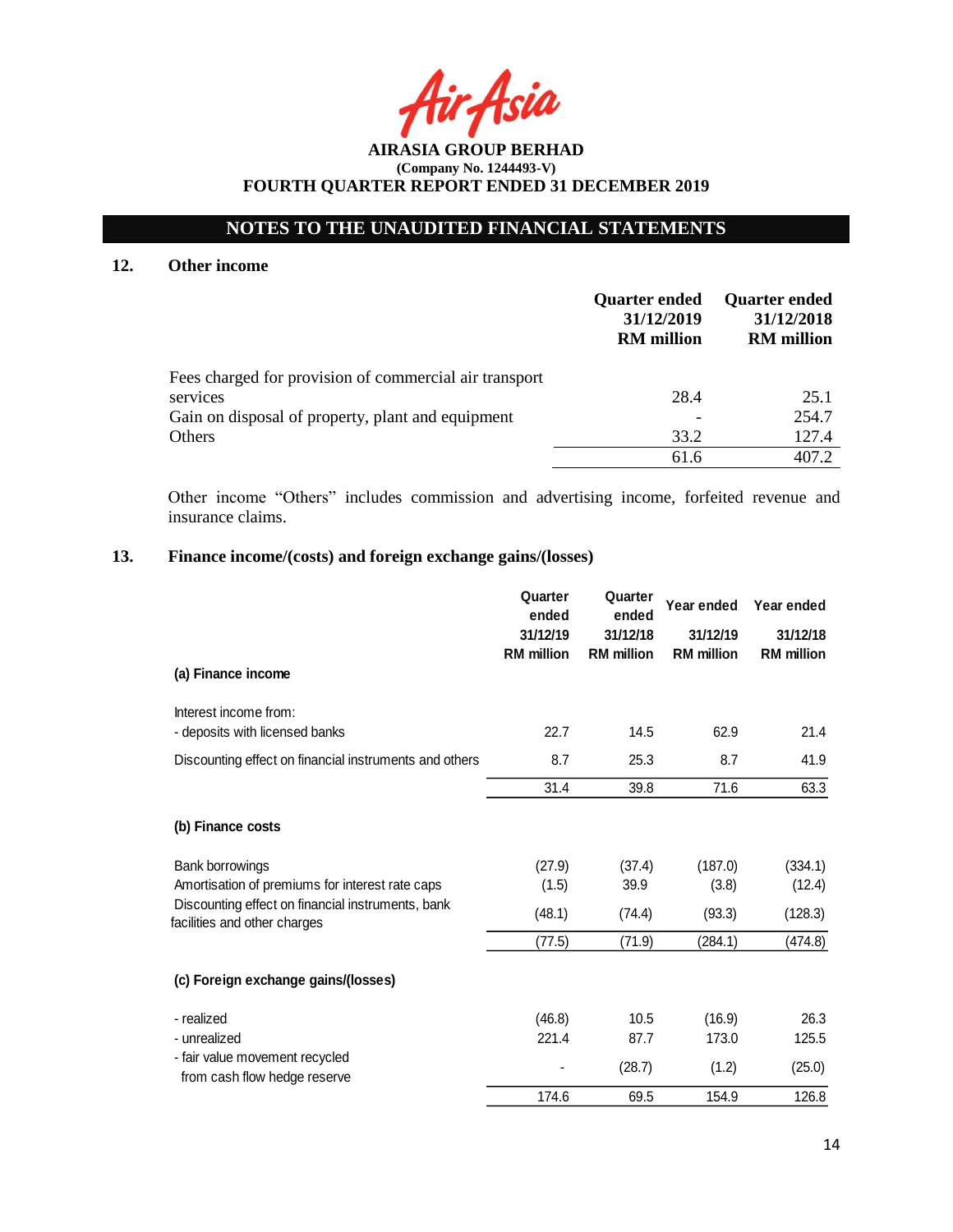Asil

**AIRASIA GROUP BERHAD (Company No. 1244493-V) FOURTH QUARTER REPORT ENDED 31 DECEMBER 2019**

### **14. Remeasurement gain on retained interest in a former subsidiary**

On 4 January 2018, the share swap agreement between Ground Team Red Holdings Sdn Bhd ("GTRH") and SATS Ltd. ("SATS") was completed, wherein GTRH acquired 80% equity stake in SATS Ground Services Singapore Pte. Ltd in exchange for an 11.4% equity stake in GTRH. On 14th February 2018, the Group further completed the sale and transfer of 38.6% interest in GTRH to SATS for a consideration of SGD119.3 million.

The transaction above resulted in the Group recognizing GTRH as a joint venture in prior year. A re-measurement gain of RM534.7 million had been recognized in the financial statements of the Group arising from this deemed disposal in prior year.

### *Reclassification of investment in joint venture to investment in associate*

On 1 January 2019, SATS recognized GTRH as a subsidiary on the basis of control of key activities and consolidated the said entity in its financial statements. As the Group can now only exercise significant influence, pursuant to the requirements of the accounting standards, the Group reclassified the investment from "investments in joint venture" to "investments in associates". This reclassification does not have any financial impact to the consolidated income statement.

### **15. Income tax and Deferred tax**

### **Income tax expense**

The current taxation charge for the quarter of RM13.4 million comprises tax payable on interest income and corporate income taxes for the subsidiaries.

### **Deferred taxation**

Net deferred tax liability of RM139.6 million was recognised in the current quarter mainly due to recognition of utilisation of investment incentive for taxable profits.

# **16. Property, plant and equipment**

(a) acquisition and disposals

During the year ended 31 December 2019, the Group acquired property, plant and equipment with a cost of RM362.8 million (period ended 31 December 2018: RM1,123.7 million)

During the year ended 31 December 2019, proceeds from disposal of property, plant and equipment totaled RM4,407.6 million (period ended 31 December 2018: RM9,815.0 million).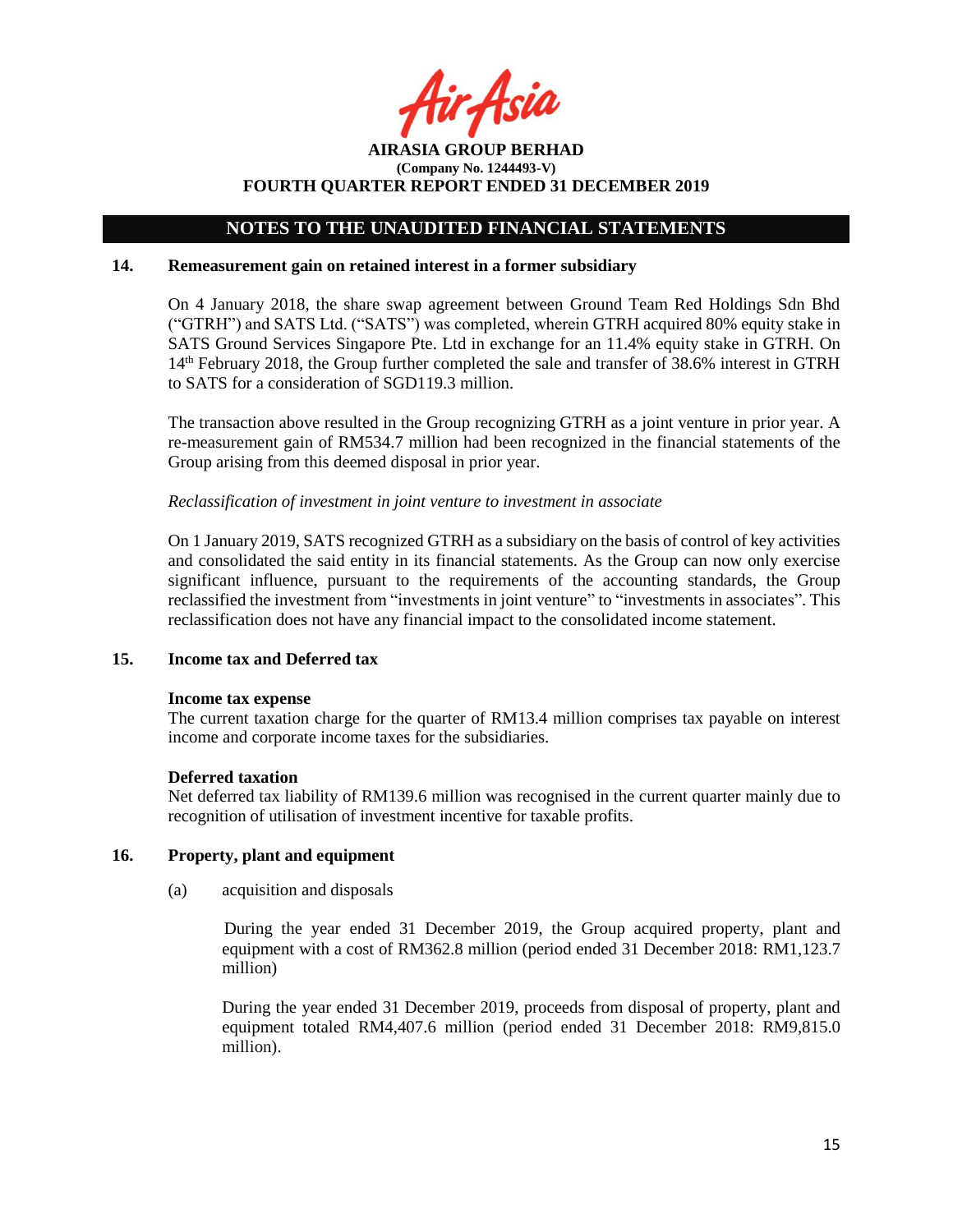Asia

# **NOTES TO THE UNAUDITED FINANCIAL STATEMENTS**

### **16. Property, plant and equipment (cont.d)**

(b) revaluation

There was no revaluation of property, plant and equipment in the quarter under review or in the same quarter of the prior year.

(c) impairment

There was no impairment of property, plant and equipment in the quarter under review or in the same quarter of the prior year.

# **17. Quoted investments and properties**

There was no purchase or disposal of quoted securities for the quarter under review and financial period to date.

### **18. Investments in associates**

|                                               | As at<br>31/12/2019<br><b>RM</b> million | As at<br>31/12/2018<br><b>RM</b> million |
|-----------------------------------------------|------------------------------------------|------------------------------------------|
| Investment at cost                            | 952.6                                    | 672.2                                    |
| Adjustment due to adoption of MFRS 16         | (96.2)                                   |                                          |
| Reclassified from investment in joint venture | 572.7                                    |                                          |
| Share of results and reserves                 | (754.0)                                  | (389.5)                                  |
|                                               | 675.1                                    | 282.7                                    |

As permitted by MFRS 128, the Group recognized share of losses for AirAsia India and AirAsia Japan to the extent of the Group's interest in these associates. The unrecognized losses the reporting date is RM86.1 million and RM40.2 million respectively.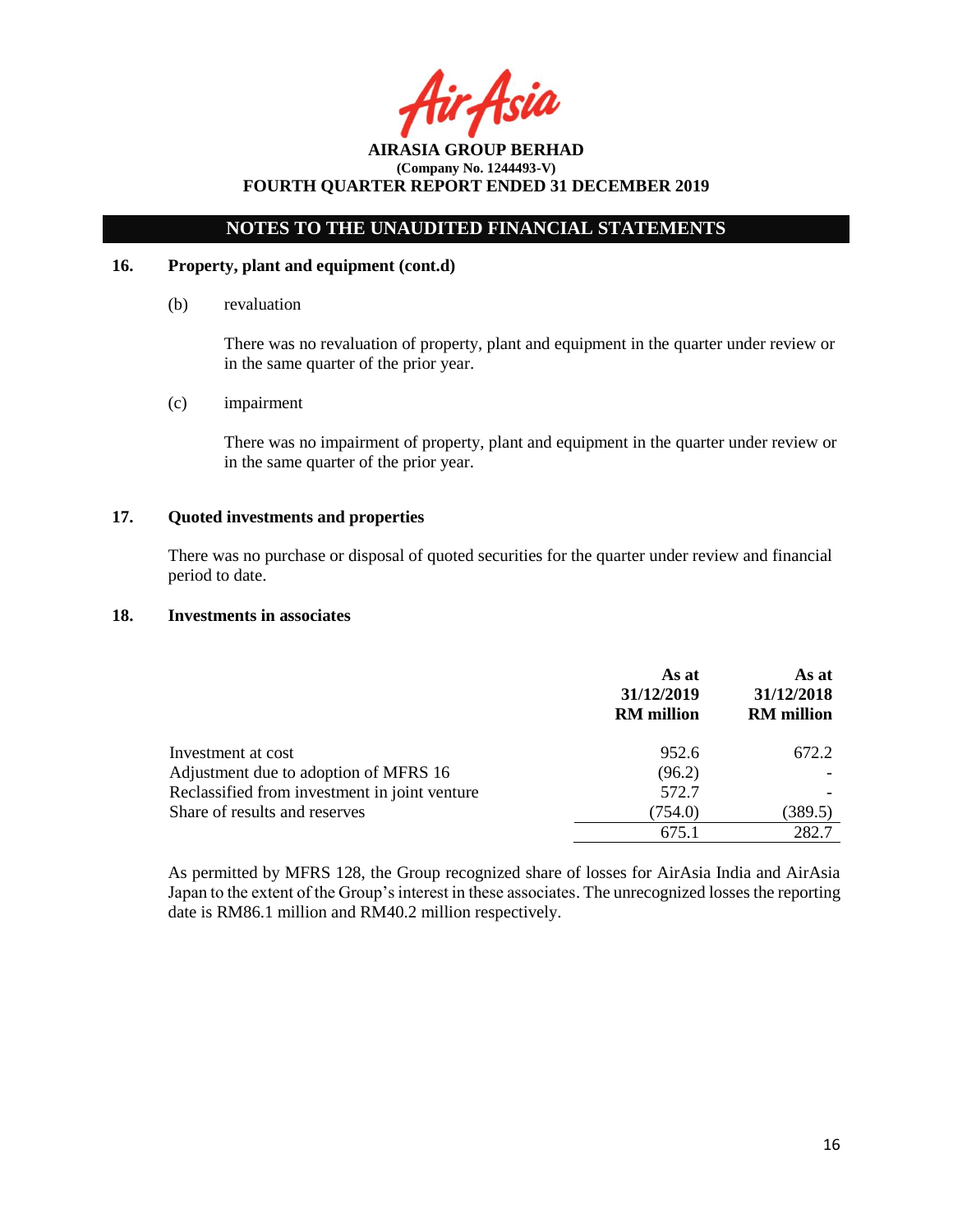Asia

# **NOTES TO THE UNAUDITED FINANCIAL STATEMENTS**

# **19. Receivables and prepayments**

|                                | As at<br>31/12/2019<br><b>RM</b> million | As at<br>31/12/2018<br><b>RM</b> million |
|--------------------------------|------------------------------------------|------------------------------------------|
| Non-current                    |                                          |                                          |
| Prepayments                    | 2,249.1                                  | 2,011.2                                  |
| Deposits and other receivables | 979.5                                    | 1,056.4                                  |
|                                | 3,228.6                                  | 3,067.6                                  |
| Current                        |                                          |                                          |
| Trade and other receivables    | 350.6                                    | 485.9                                    |
| Prepayments                    | 787.6                                    | 829.9                                    |
| Deposits                       | 20.1                                     | 79.2                                     |
|                                | 1,158.3                                  | 1,395.0                                  |

Prepayments include advances for the purchase of fuel as well as prepaid engine maintenance costs to the service provider.

# **20. Trade and other payables**

|                            | As at<br>31/12/2019<br><b>RM</b> million | As at<br>31/12/2018<br><b>RM</b> million |
|----------------------------|------------------------------------------|------------------------------------------|
| Non-current                |                                          |                                          |
| Other payables             | 199.8                                    | 308.6                                    |
| Current                    |                                          |                                          |
| Trade payables             | 395.3                                    | 538.2                                    |
| Other payables             | 467.5                                    | 436.2                                    |
| Accruals for fuel          | 290.2                                    | 149.6                                    |
| Collateral for derivatives | 7.8                                      | 79.4                                     |
| Others                     | 867.3                                    | 765.7                                    |
|                            | 2,028.1                                  | 1,969.1                                  |

Other payables and others include accruals for operational expenses, passenger service charges payable to airport authorities and security deposits for leased aircraft.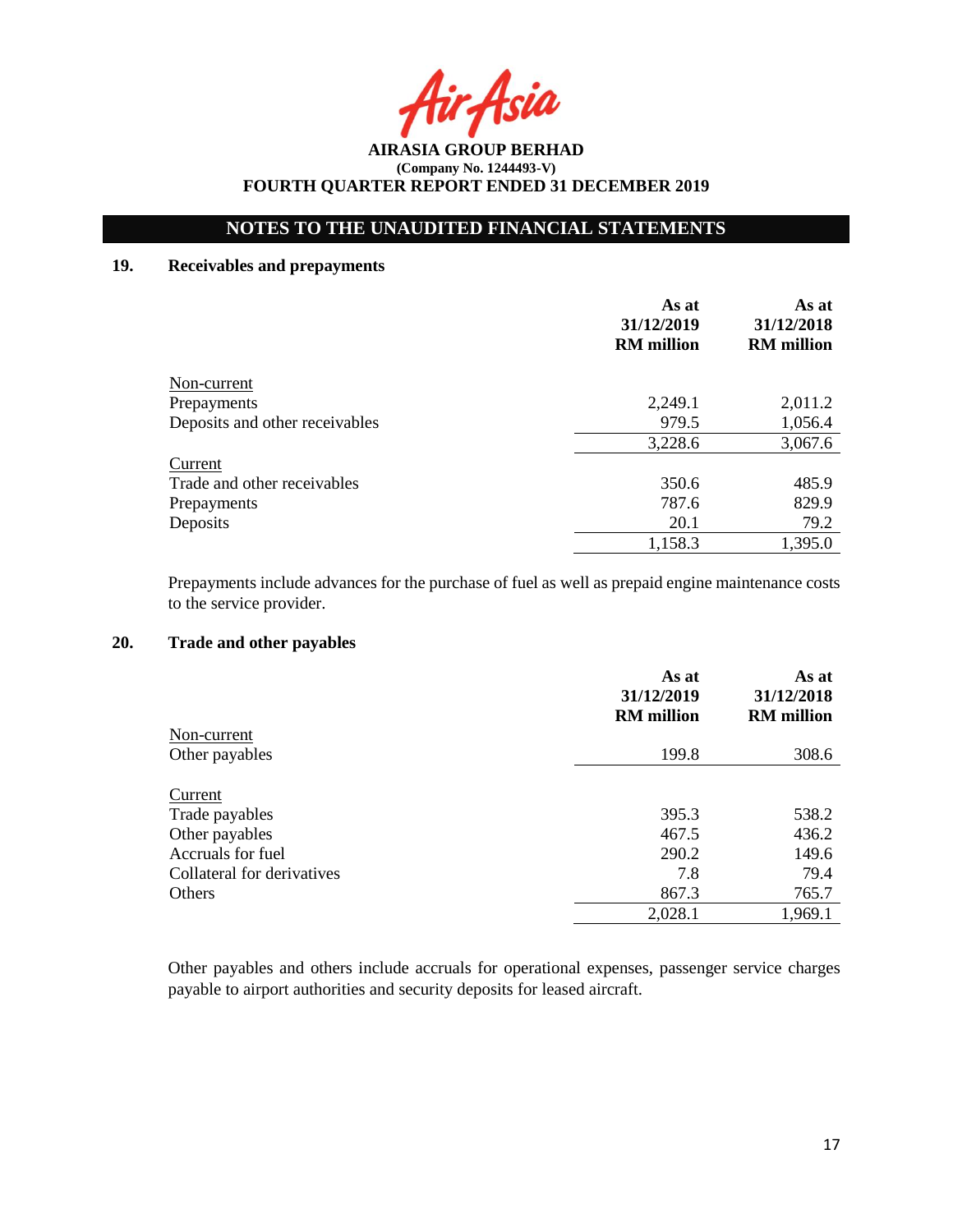Asia

**AIRASIA GROUP BERHAD (Company No. 1244493-V) FOURTH QUARTER REPORT ENDED 31 DECEMBER 2019**

### **21. Aircraft maintenance provision/ payables**

Aircraft maintenance provision/ payables relates to maintenance costs that needs to be incurred for maintaining the aircraft as long as it is currently still in use and on the return of lease aircraft.

### **22. Assets classified as held for sale and liabilities associated with assets held for sale**

On 24 December 2018, an indirect subsidiary of the Group, Asia Aviation Capital Limited ("AACL") entered into a Sale and Purchase Agreement with AS Air Lease Holdings 5T DAC and AS Air Lease 8 (Offshore) LP, both entities controlled by Castlelake L.P for the disposal of Merah Aviation Asset Holding Limited, Merah Aviation Asset Holdings Two Limited, Merah Aviation Holdings Three Limited, Merah Aviation Asset Holding Four Limited and Merah Aviation Asset Holding Five Limited, which collectively own twenty five (25) aircrafts to be leased to AirAsia Berhad, for an aggregate consideration of USD768 million (approximately RM3,216.4 million).

The above are completed as at 30 September 2019 and accordingly, no further disclosure is required.

### **23. Borrowings**

|                                                          | As at<br>31/12/2019<br><b>RM</b> million | As at<br>31/12/2018<br><b>RM</b> million |
|----------------------------------------------------------|------------------------------------------|------------------------------------------|
| Short term                                               |                                          |                                          |
| Term loans                                               | 226.2                                    | 325.4                                    |
| Finance lease liabilities                                |                                          | 58.3                                     |
| <b>Commodity Murabahah Finance</b>                       | 3.6                                      | 22.2                                     |
| Revolving credit                                         | 100.0                                    | 17.3                                     |
|                                                          | 329.8                                    | 423.2                                    |
| Long term                                                |                                          |                                          |
| Term loans                                               | 99.0                                     | 530.2                                    |
| Finance lease liabilities                                |                                          | 178.5                                    |
| <b>Commodity Murabahah Finance</b>                       |                                          | 73.3                                     |
|                                                          | 99.0                                     | 782.0                                    |
|                                                          |                                          |                                          |
| Liabilities directly associated with asset held for sale |                                          | 1,834.3                                  |
| Total                                                    | 428.8                                    | 3,039.5                                  |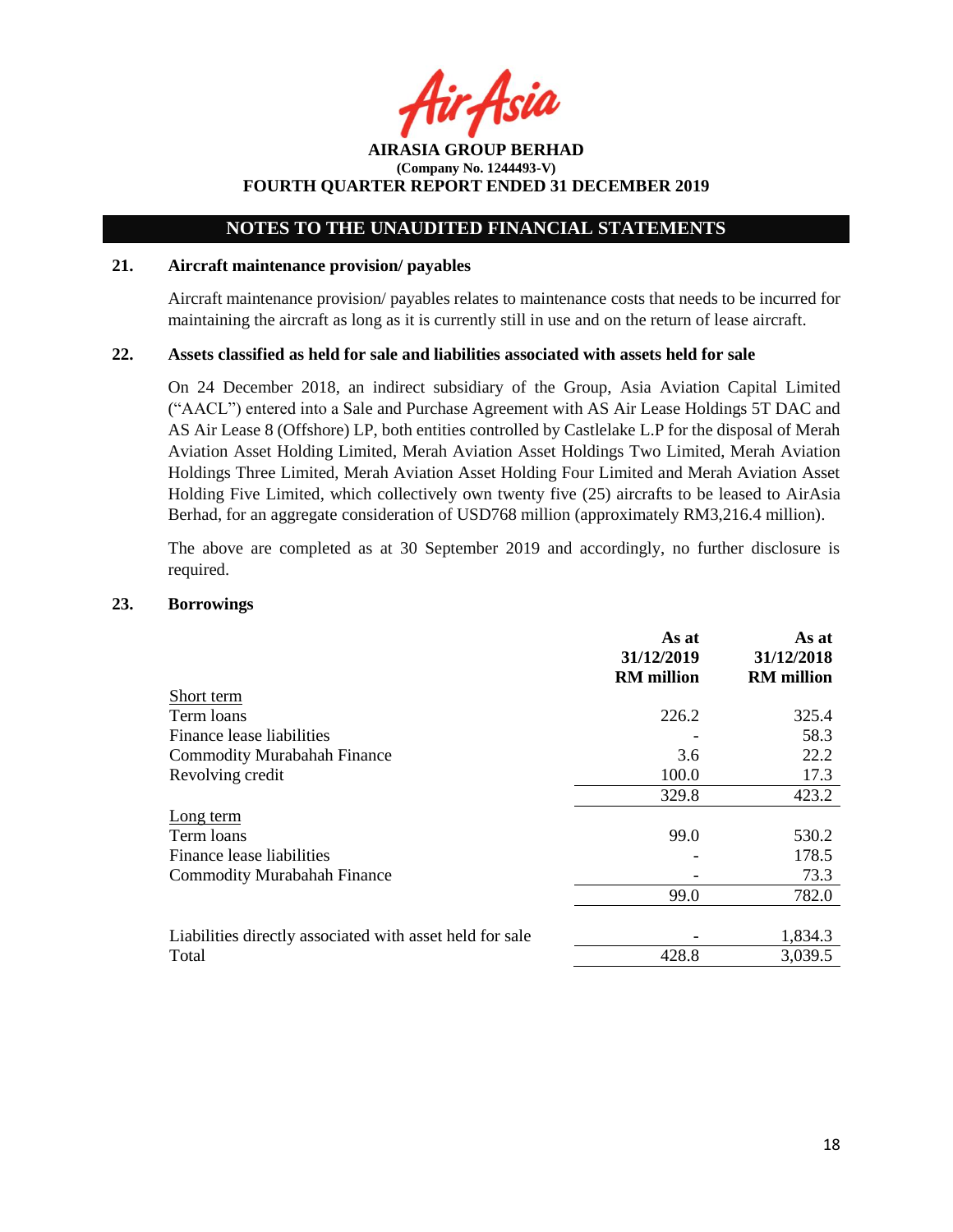$A$ cid

**AIRASIA GROUP BERHAD (Company No. 1244493-V) FOURTH QUARTER REPORT ENDED 31 DECEMBER 2019**

### **23. Borrowings (cont'd)**

The currency profile of borrowings are as follows:

|                          | As at<br>31/12/2019<br><b>RM</b> million | As at<br>31/12/2018<br><b>RM</b> million |
|--------------------------|------------------------------------------|------------------------------------------|
| Ringgit Malaysia         | 103.6                                    | 95.5                                     |
| <b>US Dollar</b>         | 184.3                                    | 2,719.9                                  |
| Euro                     |                                          | 56.2                                     |
| Philippine Peso          | 90.0                                     | 94.5                                     |
| <b>Indonesian Rupiah</b> | 50.9                                     | 73.4                                     |
|                          | 428.8                                    | 3,039.5                                  |

Total borrowings include secured liabilities of the Group of RM103.9 million. These are secured by the following:

- (a) Assignment of rights under contract with Airbus over each aircraft;
- (b) Assignment of insurance of each aircraft; and
- (c) Assignment of airframe and engine warranties of each aircraft.

The maturity period of non-current borrowing is 8 years and below. The Group has substantially hedged its foreign exchange exposure through foreign exchange contracts as explained in Note 25 (a).

# **24. Lease liabilities**

The Group has adopted MFRS 16: Leases beginning 1 January 2019. The lease liabilities is supported by the corresponding Rights of Use asset of RM12.2 billion. The lease liabilities are repayable on a monthly basis based on the lease agreement.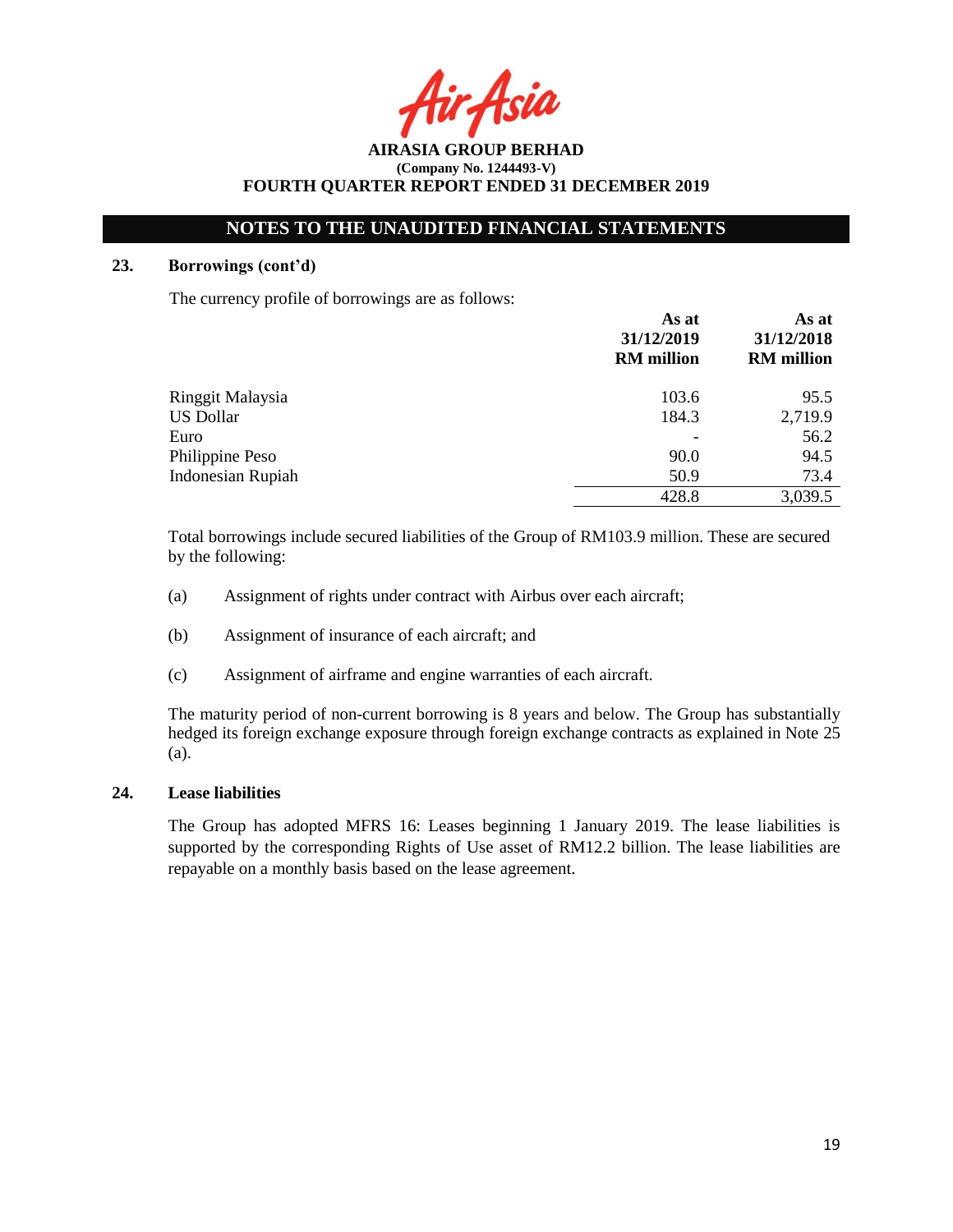Asia

# **NOTES TO THE UNAUDITED FINANCIAL STATEMENTS**

# **25. Derivative financial instruments**

(a) Forward Foreign Exchange Contracts

As at 31 December 2019, the Group has entered into Foreign Currency Swaps to hedge the USD dollar liabilities into Malaysia Ringgit ("MYR").

(b) Interest Rate Hedging.

As at 31 December 2019, the Group has interest rate swaps and cross-currency interest rate swaps which have an outstanding amount of US\$461 million.

(c) Fuel Hedging

As at 31 December 2019, the Group has entered into Brent swaps which represent up to 82% of the Group's total budgeted fuel consumption for year 2020.

For the year 2021, it represents up to 20% of the Group's total budgeted fuel consumption.

| <b>Type of Derivatives</b>                    |                                                 | <b>Fair value</b><br>31/12/2019                  |
|-----------------------------------------------|-------------------------------------------------|--------------------------------------------------|
|                                               | <b>Notional Value</b><br><b>Barrels million</b> | <b>Assets/(Liabilities)</b><br><b>RM</b> million |
| <b>Fuel contract</b>                          |                                                 |                                                  |
| less than 1 year                              | 9.0                                             | 24.2                                             |
| 1 year to 3 years<br>$\overline{\phantom{a}}$ | 2.4                                             | (1.3)                                            |
| Total                                         | 11.4                                            | 22.9                                             |
| Interest rate contracts                       | <b>RM</b> million                               | <b>RM</b> million                                |
| less than 1 year<br>$\overline{\phantom{a}}$  | 357.6                                           | (5.9)                                            |
| 1 year to 3 years<br>$\overline{\phantom{a}}$ | 292.7                                           | (19.7)                                           |
| More than 3 years<br>$\overline{\phantom{a}}$ | 956.3                                           | (35.6)                                           |
| Total                                         | 1,606.6                                         | (61.2)                                           |
| <b>Foreign currency contracts</b>             | <b>RM</b> million                               | <b>RM</b> million                                |
| less than 1 year                              | 87.8                                            | 11.1                                             |
| 1 year to 3 years<br>$\overline{\phantom{a}}$ | 456.3                                           | 102.2                                            |
| More than 3 years<br>$\overline{\phantom{a}}$ | 442.7                                           | 91.5                                             |
| Total                                         | 986.8                                           | 204.8                                            |

The related accounting policies, cash requirements of the derivatives, risks associated with the derivatives and policies to mitigate those risks are unchanged since the last financial year.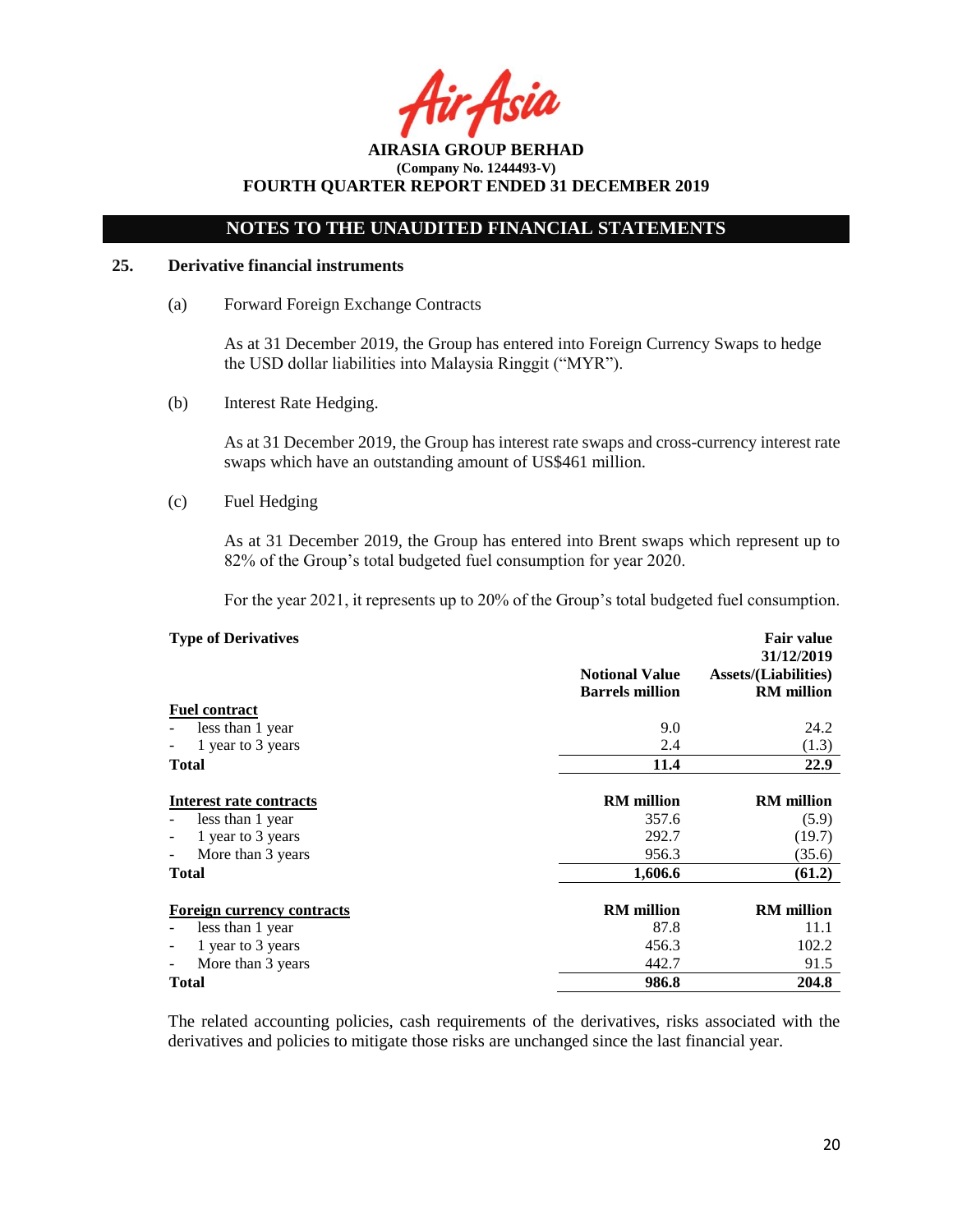Asia

# **NOTES TO THE UNAUDITED FINANCIAL STATEMENTS**

### **26. Status of corporate proposals announced**

*Proposed sales and leaseback for twenty five (25) aircraft to CastleLake L.P*

On 8<sup>th</sup> August 2019, AACL completed the disposal of its entire equity interest in Merah Aviation Asset Holding Limited, Merah Aviation Asset Holding Two Limited, Merah Aviation Asset Holding Three Limited, Merah Aviation Asset Holding Four Limited and Merah Aviation Asset Holdings Five Limited which holds five (5) aircraft assets each. The total gross proceeds received to date from the proposed sales and leaseback of a total of twenty-five (25) aircraft is USD739.4 million.

### **27. Post balance sheet events**

There are no post balance sheet events to be reported.

# **28. Contingent assets**

As at the date of this report, the Group does not have any contingent assets.

# **29. Changes in contingent liabilities since the last annual balance sheet date**

There were no material changes in contingent liabilities since the audited financial statements of the Group for the financial year ended 31 December 2018.

### **30. Capital commitments outstanding not provided for in the interim financial report**

Capital commitments for property, plant and equipment:

|                             | As at<br>31/12/2019<br><b>RM</b> million | As at<br>31/12/2018<br><b>RM</b> million |
|-----------------------------|------------------------------------------|------------------------------------------|
| Approved and contracted for | 99,665.2                                 | 88,640.5                                 |
|                             |                                          |                                          |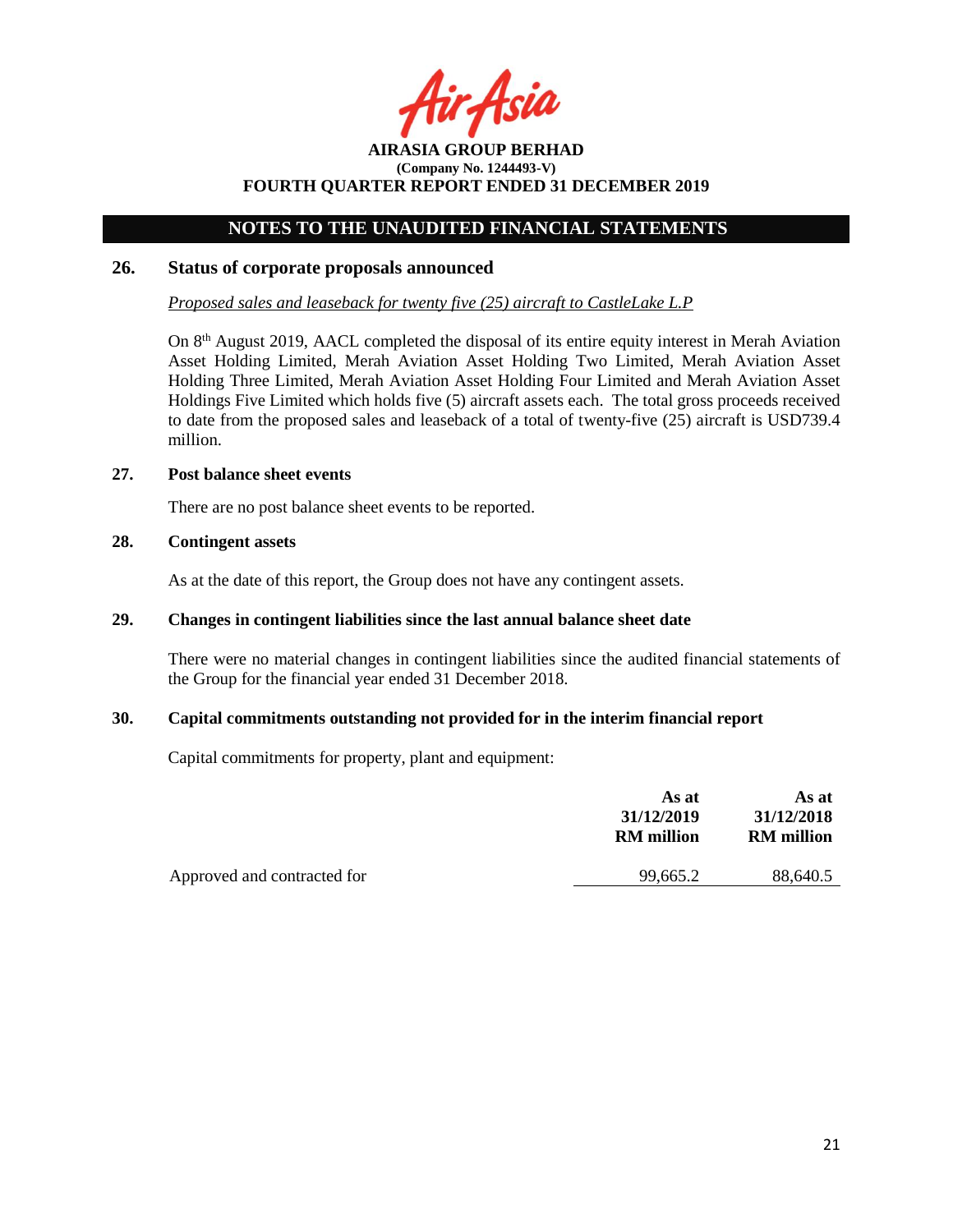**AIRASIA GROUP BERHAD (Company No. 1244493-V) FOURTH QUARTER REPORT ENDED 31 DECEMBER 2019**

# **31. Material related party transactions**

Significant related party transactions which were entered into on agreed terms and conditions for the quarter ended 31 December 2019 are set out below:

|    |                                               | <b>Quarter ended</b><br>31/12/2019<br><b>RM</b> million | <b>Quarter ended</b><br>31/12/2018<br><b>RM</b> million |
|----|-----------------------------------------------|---------------------------------------------------------|---------------------------------------------------------|
| 1. | Transaction of the Group with associates of a |                                                         |                                                         |
|    | subsidiary                                    |                                                         |                                                         |
|    | a. Lease rental income on aircraft            |                                                         |                                                         |
|    | Thai AirAsia                                  | 63.2                                                    | 70.1                                                    |
|    | India AirAsia                                 | 21.5                                                    | 21.9                                                    |
|    | Japan AirAsia                                 | 11.9                                                    | 8.2                                                     |
| 2. | Transaction of the Group with company with    |                                                         |                                                         |
|    | common directors and shareholders             |                                                         |                                                         |
|    | a. Lease rental income on aircraft            |                                                         |                                                         |
|    | PT Indonesia AirAsia Extra                    |                                                         | 17.5                                                    |
|    | b. Wet lease expenses on aircraft             |                                                         |                                                         |
|    | PT Indonesia AirAsia Extra                    | 27.5                                                    | 25.2                                                    |
|    | c. Purchase of cargo transportation capacity  |                                                         |                                                         |
|    | AirAsia X Berhad                              | 53.8                                                    | 44.8                                                    |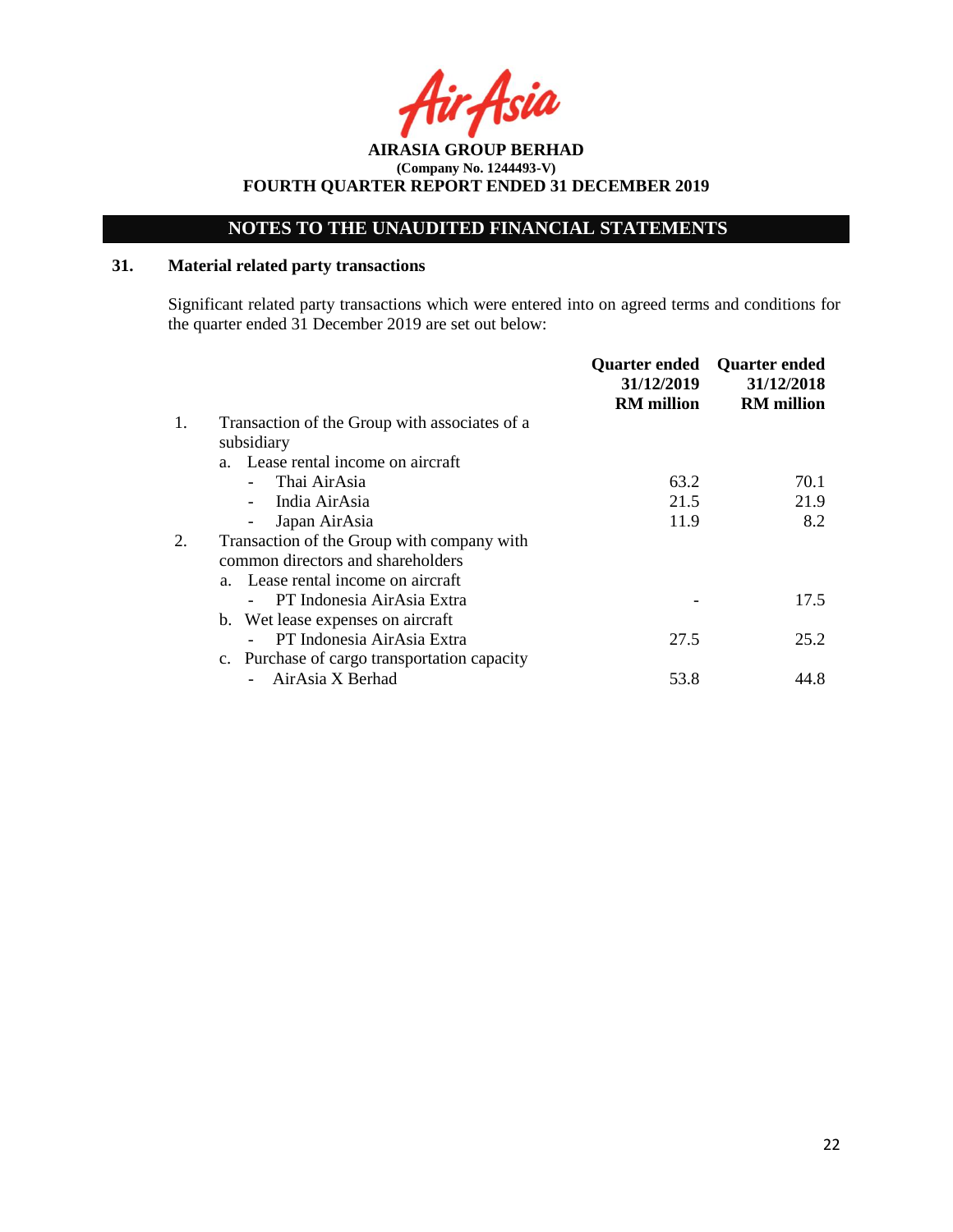**AIRASIA GROUP BERHAD (Company No. 1244493-V) FOURTH QUARTER REPORT ENDED 31 DECEMBER 2019**

### **32. Review of Group Performance**

#### *Consolidated Group Performance*

The Group reported a Net Operating Loss of RM373.9 million for 4Q19, 36% higher than the Net Operating Loss reported in 4Q18. 60% of the Net Operating Loss of 4Q19 was losses from the share of results of associates and joint ventures. Excluding the share of results of associates and joint ventures, the adjusted net operating loss is 33% lower than 4Q18.

|                                                  | <b>INDIVIDUAL QUARTER</b>             |                   | <b>CUMULATIVE</b> |                   |
|--------------------------------------------------|---------------------------------------|-------------------|-------------------|-------------------|
|                                                  | <b>Quarter ended</b><br>Quarter ended |                   | Year ended        | Year ended        |
|                                                  | 31/12/2019                            | 31/12/2018        | 31/12/2019        | 31/12/2018        |
|                                                  | <b>RM</b> million                     | <b>RM</b> million | <b>RM</b> million | <b>RM</b> million |
| Net Operating (Loss)/ Profit                     | (373.9)                               | (275.2)           | (457.1)           | 352.7             |
| Share of results of associates and joint venture | (225.7)                               | (54.8)            | (481.6)           | (104.5)           |
| Adjusted Net Operating (Loss)/ Profit            | (148.2)                               | (220.4)           | 24.5              | 457.2             |

4Q19 share of results of associates includes RM133.5 million recognized for AirAsia India losses on injection of investment into AirAsia India. Further RM74 million is adjusted to align the accounting policy practices of the associates to the Group.

Adjusting for the major one off items as listed below, Net Operating Loss Q419 is 77% lower than that of 4Q18 as 4Q18 included catch up maintenance adjustments post completion of sales and leaseback transactions.

|                                                                    |                                 | <b>INDIVIDUAL QUARTER</b>       |                                 | <b>CUMULATIVE</b>               |
|--------------------------------------------------------------------|---------------------------------|---------------------------------|---------------------------------|---------------------------------|
|                                                                    | Quarter ended<br>Quarter ended  |                                 | Year ended                      | Year ended                      |
|                                                                    | 31/12/2019<br><b>RM</b> million | 31/12/2018<br><b>RM</b> million | 31/12/2019<br><b>RM</b> million | 31/12/2018<br><b>RM</b> million |
|                                                                    |                                 |                                 |                                 |                                 |
| Adjusted Net Operating (Loss)/ Profit                              | (148.2)                         | (220.4)                         | 24.5                            | 457.2                           |
| Adjustments:                                                       |                                 |                                 |                                 |                                 |
| - Gain on disposal of property, plant and equipment from sales and |                                 |                                 |                                 |                                 |
| leaseback transaction                                              |                                 | (254.7)                         | (82.7)                          | (298.8)                         |
| - One off consultant costs for sales and leaseback transactions    | 12.9                            | 101.0                           | 25.2                            | 166.8                           |
| - One off tax provisions of a subsidiary                           | 49.3                            |                                 | 49.3                            |                                 |
| - Discounting of a long term receivable                            | 40.0                            | 16.2                            | 40.0                            | 16.2                            |
| - Impairment of receivables                                        |                                 | 113.4                           |                                 | 113.4                           |
| - Employee redundancy costs                                        |                                 | 44.0                            |                                 | 44.0                            |
|                                                                    | (46.0)                          | (200.5)                         | 56.3                            | 498.8                           |

For YTD 2019, the Group reported Net Operating Loss of RM457.1 million as compared to a Net Operating Profit in YTD2018. However, after adjusting the major one off items, YTD2019 will reflect a Net Operating Profit of RM56.3 million.

Whilst Revenue increased by 15%, the full year impact of the sales and leaseback aircraft which was completed in 2018 and further completion of sales and leaseback aircraft in 2019 impacted the Net Operating Profit as the Group adopted MFRS 16. The adoption reduced the Net Operating Profit by RM130.9 million.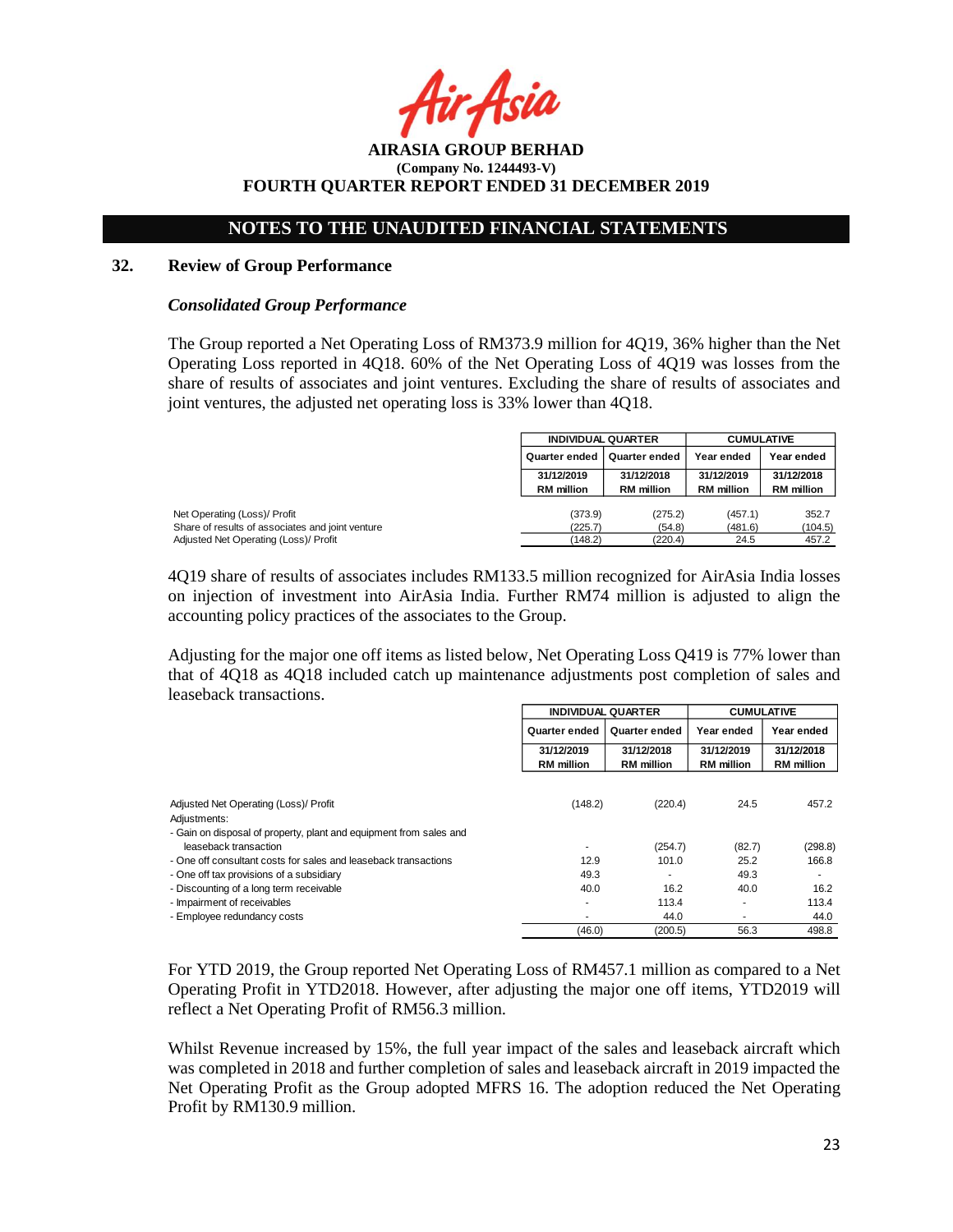Asia

**AIRASIA GROUP BERHAD (Company No. 1244493-V) FOURTH QUARTER REPORT ENDED 31 DECEMBER 2019**

### **32. Review of Group Performance - Airline (cont'd.)**

### *AIRLINE*

### **Performance indicators**

|                                    | Oct - Dec  | Oct - Dec  | Change | <b>YTD</b> | <b>YTD</b> |          |
|------------------------------------|------------|------------|--------|------------|------------|----------|
|                                    | 2019       | 2018       | $\%$   | 2019       | 2018       | Change % |
| Passengers Carried                 | 13,169,228 | 12,109,141 | 9%     | 51,559,070 | 44,437,379 | 16%      |
| Capacity                           | 16,021,044 | 14,380,134 | 11%    | 60,884,616 | 52,536,954 | 16%      |
| Seat Load Factor                   | 82%        | 84%        | $-2$   | 85%        | 85%        | 0        |
| RPK (million)                      | 15,916     | 14,962     | 6%     | 63,382     | 55,962     | 13%      |
| ASK (million)                      | 19,185     | 17,870     | 7%     | 74,642     | 66,261     | 13%      |
| Average Fare (RM)                  | 190        | 172        | 11%    | 179        | 173        | 3%       |
| Unit Passenger Revenue (RM)        | 234        | 219        | 7%     | 224        | 219        | 2%       |
| Revenue / ASK (sen)                | 16.09      | 14.80      | 9%     | 15.53      | 14.73      | 5%       |
| Revenue / ASK (US cents)           | 3.87       | 3.56       | 9%     | 3.75       | 3.55       | 5%       |
| Cost / ASK (sen)                   | 16.25      | 16.85      | $-4%$  | 15.74      | 14.71      | 7%       |
| Cost / ASK (US cents)              | 3.91       | 4.05       | $-4%$  | 3.80       | 3.55       | 7%       |
| Cost / ASK-ex Fuel (sen)           | 11.16      | 10.57      | 6%     | 10.10      | 8.82       | 15%      |
| Cost / ASK-ex Fuel (US cents)      | 2.68       | 2.54       | 6%     | 2.44       | 2.13       | 15%      |
| Aircraft (end of period)           | 149        | 141        | 8      | 149        | 141        | 8        |
| Average Stage Length (km)          | 1,207      | 1,240      | $-3%$  | 1,225      | 1,253      | $-2%$    |
| Number of Flights                  | 88,175     | 79,394     | 11%    | 335,399    | 290,461    | 15%      |
| Fuel Consumed (Barrels)            | 3,114,176  | 2,937,604  | 6%     | 12,003,621 | 11,241,572 | 7%       |
| Average Fuel Price (US\$ / Barrel) | 83         | 92         | $-9%$  | 82         | 87         | -6%      |

Exchange Rate: Quarter -RM:USD – 4.1572 Year – RM:USD – 4.1433 - Prior year US cent and dollar are restated at current average exchange rate during the quarter and year to date for ease of reference

Average Fuel Price/ Barrel restated using current average exchange rate for comparison is US\$91/barrel for the quarter and US\$84/ barrel for the year

# Statistics exclude Logistic and Leasing operations

Total Group Revenue for the airline business for 4Q19 grew 18% to RM3,212.0 million, from RM2,725.0 million recorded in 4Q18. The growth was mainly attributed to a 9% increase in total passengers carried and RASK. Capacity grew by 32% and 27% in IAA and PAA respectively as they open or reopen new routes whilst MAA added capacity of 4%. The sizable increase in capacity has resulted in a drop in load factor of 2%. Average Fare grew by 18% in IAA whilst Malaysia recorded a modest 9% growth. Overall Group RASK improved to 3.86 US cents from 3.56 US cents in 4Q18. Group CASK ex Fuel grew after accounting for MFRS 16 impact on sales and leaseback of aircrafts.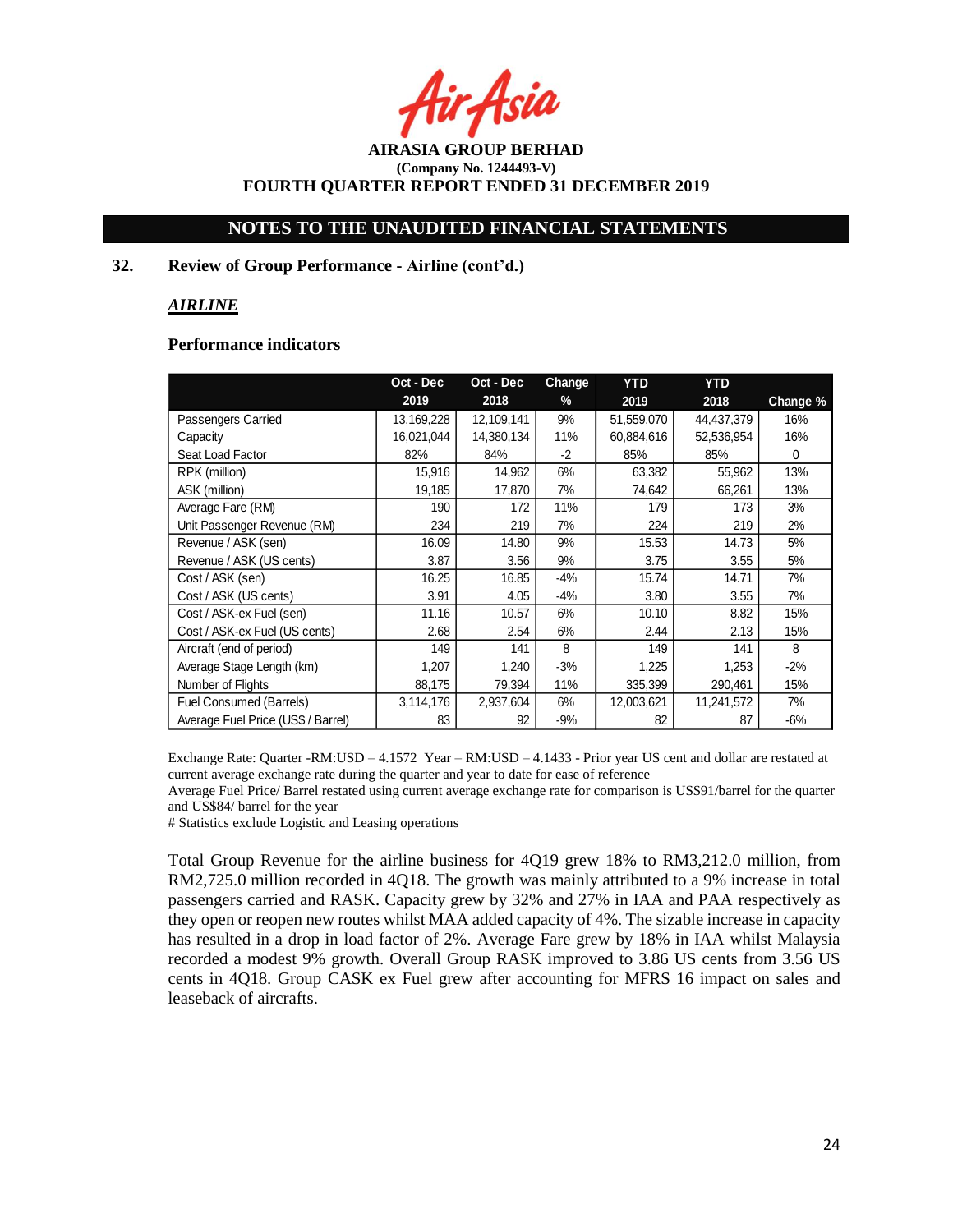Asil

# **NOTES TO THE UNAUDITED FINANCIAL STATEMENTS**

### **32. Review of Group Performance - Airline (cont'd.)**

Total Group Revenue for airline business for 2019 grew 15% achieving revenue of RM12.0 billion as compared to RM10.4 billion recorded for 2018. Capacity recorded 16% with the highest contributor of growth coming from PAA at 20% growth in capacity. IAA reported a 49% growth in capacity (including the aircraft transferred from IAAX in Q4 2018). Average Fare and RASK also grew by 3% and 5% respectively with PAA reporting a 3% growth in RASK whilst IAA reported a 13% growth in RASK.

The Group's airline EBITDA for 4Q19 was RM337.7 million, compared to a loss of RM86.2 million in 4Q18.The Group's airline EBITDA for YTD 2019 is at RM2.2 billion, 60% higher than the RM1.4 billion reported in YTD 2018. EBITDA for MAA, IAA and PAA were all positive for 4Q19 and YTD 2019. However, all the Group's airline associates reported losses totaling RM225.7 million for the quarter and RM481.6 million for the year.

### **Cashflow commentary for current quarter against corresponding quarter**

|                                        | Period ended      | Period ended      |
|----------------------------------------|-------------------|-------------------|
| <b>Net Cash Flow</b>                   | 31/12/2019        | 31/12/2018        |
|                                        | <b>RM</b> million | <b>RM</b> million |
| Cash from Operating activities         | 3,721.8           | 356.2             |
| Cash from/(to) Investing activities    | 4,108.1           | 9,065.5           |
| Cash from/ $(to)$ Financing activities | (8,269.3)         | (8,086.7)         |
|                                        | (439.4)           | 1,335.0           |

The Group's cash inflow from operations was RM3,721.8 million, compared to an inflow of RM356.2 million in the same period last year. Cash inflow from investing activities arose mainly from the completion of disposal of aircrafts whilst the increase in outflow from financing activities was as a result of repayment of borrowings and payment of dividend to shareholders.

### **The net gearing ratio as at 31 December 2019 and 31 December 2018 are as follows:**

|                                                         | As at             | As at             |
|---------------------------------------------------------|-------------------|-------------------|
|                                                         | 31/12/2019        | 31/12/2018        |
|                                                         | <b>RM</b> million | <b>RM</b> million |
| <b>Borrowings</b>                                       | 428.8             | 3,039.4           |
| Lease liabilities                                       | 12,261.6          |                   |
| Less: Deposit, cash and bank balances                   | 2,590.6           | 3,326.9           |
| <b>Net Debt</b>                                         | 10,099.8          | Nil               |
| <b>Total equity</b>                                     | 4,440.3           | 7,784.5           |
| Net gearing ratio (times) – excluding lease liabilities | Nil               | Nil               |
| Net gearing ratio (times)                               | 2.3               |                   |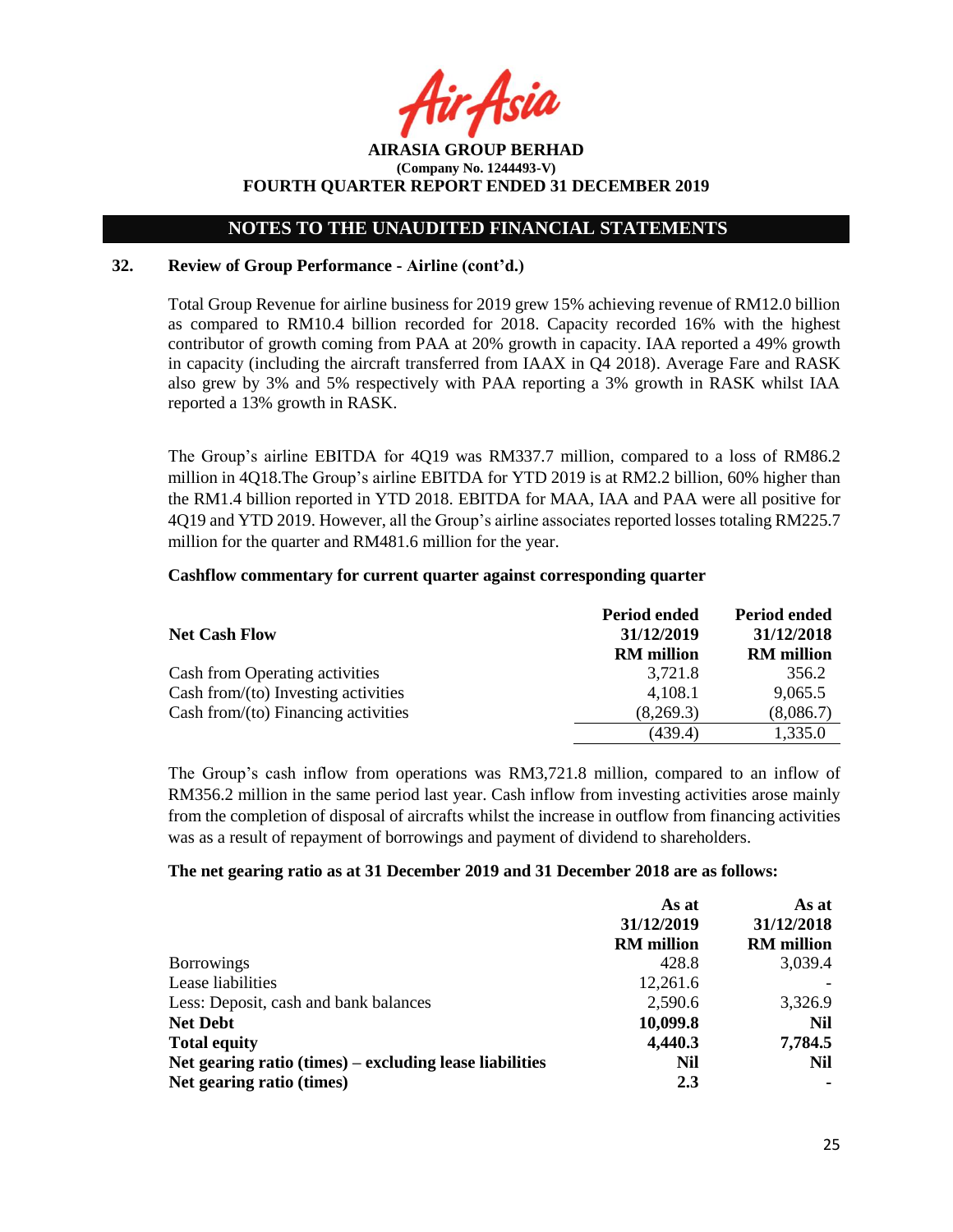Asia

**AIRASIA GROUP BERHAD (Company No. 1244493-V) FOURTH QUARTER REPORT ENDED 31 DECEMBER 2019**

# **32. Review of Group Performance - Airline (cont'd.)**

*Associate's Performance*

### **(a) Thai Air Asia Co. Ltd ("Thai AirAsia")**

### **Performance indicators**

|                                    | Oct-Dec   | Oct-Dec   | Change | <b>YTD 2019</b> | <b>YTD 2018</b> | Change |
|------------------------------------|-----------|-----------|--------|-----------------|-----------------|--------|
|                                    | 2019      | 2018      | %      |                 |                 | %      |
| Passengers Carried                 | 5,424,283 | 5,501,938 | $-1%$  | 22,149,474      | 21,568,733      | 3%     |
| Capacity                           | 6,272,148 | 6,395,670 | $-2%$  | 26,078,790      | 25,235,346      | 3%     |
| Seat Load Factor                   | 86%       | 86%       |        | 85%             | 85%             |        |
| RPK (million)                      | 5,433     | 5,452     | $0\%$  | 22,670          | 21,243          | 7%     |
| ASK (million)                      | 6,398     | 6,460     | $-1%$  | 26,940          | 25,019          | 8%     |
| Average Fare (THB)                 | 1,505     | 1,408     | 7%     | 1,478           | 1,475           | $0\%$  |
| Unit Passenger Revenue (THB)       | 1,850     | 1,737     | 7%     | 1,816           | 1,806           | 1%     |
| Revenue / ASK (THB)                | 1.58      | 1.52      | 4%     | 1.51            | 1.59            | $-5%$  |
| Revenue / ASK (US cents)           | 5.22      | 5.01      | 4%     | 4.85            | 5.11            | $-5%$  |
| Cost / ASK (THB)                   | 1.59      | 1.64      | $-3%$  | 1.53            | 1.57            | $-3%$  |
| Cost / ASK (US cents)              | 5.24      | 5.40      | $-3%$  | 4.91            | 5.04            | $-3%$  |
| Cost / ASK-ex Fuel (THB)           | 1.09      | 1.01      | 8%     | 1.01            | 0.98            | 3%     |
| Cost / ASK-ex Fuel (US cents)      | 3.59      | 3.33      | 8%     | 3.24            | 3.15            | 3%     |
| Aircraft (end of period)           | 63        | 62        | 1      | 63              | 62              |        |
| Average Stage Length (km)          | 1,020     | 1,009     | 1%     | 1,033           | 991             | 4%     |
| Number of Flights                  | 34,743    | 35,466    | $-2%$  | 144,421         | 139,848         | 3%     |
| Fuel Consumed (Barrels)            | 1,178,800 | 1,174,807 | $0\%$  | 4,939,525       | 4,574,372       | 8%     |
| Average Fuel Price (US\$ / Barrel) | 87        | 102       | $-15%$ | 92              | 98              | $-6%$  |

Exchange Rate: Quarter - THB:USD – 30.36 Year – THB:USD – 31.13- Prior year US cent and dollar are restated at current average exchange rate for ease of reference

Average Fuel Price/ Barrel restated using current average exchange rate for comparison is US\$111/barrel for the quarter and USD\$103/ barrel for the year

# CASK with adjustments of MFRS16 remains unchanged.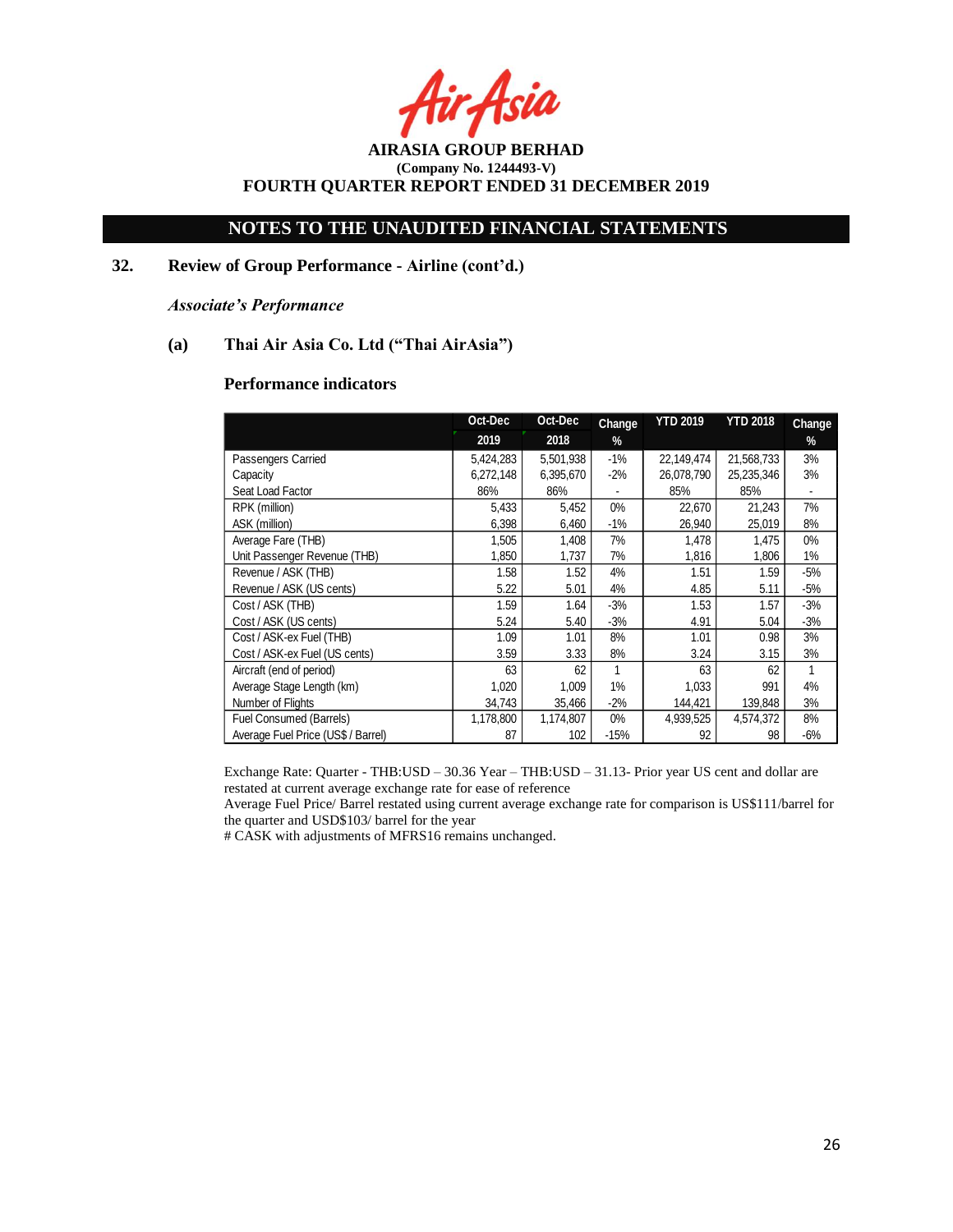Asia

# **NOTES TO THE UNAUDITED FINANCIAL STATEMENTS**

### **32. Review of Group Performance - Airline (cont'd.)**

**(a) Thai Air Asia Co. Ltd ("Thai AirAsia")**

### **Financial Statements**

|                                                                                                                                                                                           | Oct-Dec<br>2019<br><b>THB'000</b>                                                   | Oct-Dec<br>2018<br><b>THB'000</b>                                                   | <b>YTD 2019</b><br><b>THB'000</b>                                                     | <b>YTD 2018</b><br><b>THB'000</b>                                                     |
|-------------------------------------------------------------------------------------------------------------------------------------------------------------------------------------------|-------------------------------------------------------------------------------------|-------------------------------------------------------------------------------------|---------------------------------------------------------------------------------------|---------------------------------------------------------------------------------------|
| Revenue                                                                                                                                                                                   | 9,997,584                                                                           | 9,655,098                                                                           | 40,180,651                                                                            | 38,904,848                                                                            |
| Operating expenses:<br>- Staff costs<br>- Aircraft fuel expenses<br>- Maintenance and overhaul<br>- User charges and other related expenses<br>- Other operating expenses<br>Other income | (1,776,816)<br>(3, 171, 587)<br>(781, 735)<br>(1,416,762)<br>(1,426,408)<br>245,467 | (1,417,209)<br>(3,954,053)<br>(796, 702)<br>(1, 118, 997)<br>(1,312,812)<br>208,296 | (6,737,134)<br>(13,962,766)<br>(3,618,331)<br>(5, 127, 691)<br>(5,263,035)<br>992,157 | (5,709,984)<br>(14, 635, 578)<br>(3,207,765)<br>(4,487,980)<br>(4,683,320)<br>985,647 |
| <b>EBITDAR</b>                                                                                                                                                                            | 1,669,743                                                                           | 1,263,621                                                                           | 6,463,851                                                                             | 7,165,868                                                                             |
| Depreciation of property, plant and equipment<br>Aircraft operating lease expenses<br>Finance income<br>Finance costs<br>Foreign exchange (loss)/gains                                    | (423,358)<br>(1,296,264)<br>10,427<br>(195, 726)<br>79,240                          | (432,805)<br>(1,332,818)<br>15,086<br>(207, 666)<br>117,777                         | (1,716,741)<br>(5,232,751)<br>28,061<br>(765, 529)<br>350,472                         | (1,666,749)<br>(5, 147, 856)<br>58,521<br>(743, 709)<br>250,412                       |
| Loss before taxation                                                                                                                                                                      | (155, 938)                                                                          | (576, 805)                                                                          | (872, 637)                                                                            | (83, 513)                                                                             |
| Tax expense<br>Deferred taxation                                                                                                                                                          | 21,338                                                                              | 92,972                                                                              | 1,166                                                                                 | 211,054                                                                               |
| <b>Loss after taxation</b>                                                                                                                                                                | (134, 600)                                                                          | (483, 833)                                                                          | (871, 471)                                                                            | 127,541                                                                               |

\*EBITDAR – Earnings Before Interest, Depreciation, Amortisation and Rental

Thai AirAsia is an associate company owned 45% by AirAsia Berhad. As such it is accounted for using the equity method, as permitted by the Malaysian Accounting Standards Board MFRS128, Investments in Associates. Thai AirAsia has not adopted MFRS 16: Leases as shown above but adjustments were made at the Group consolidated financial statements to align the accounting policy to the Group.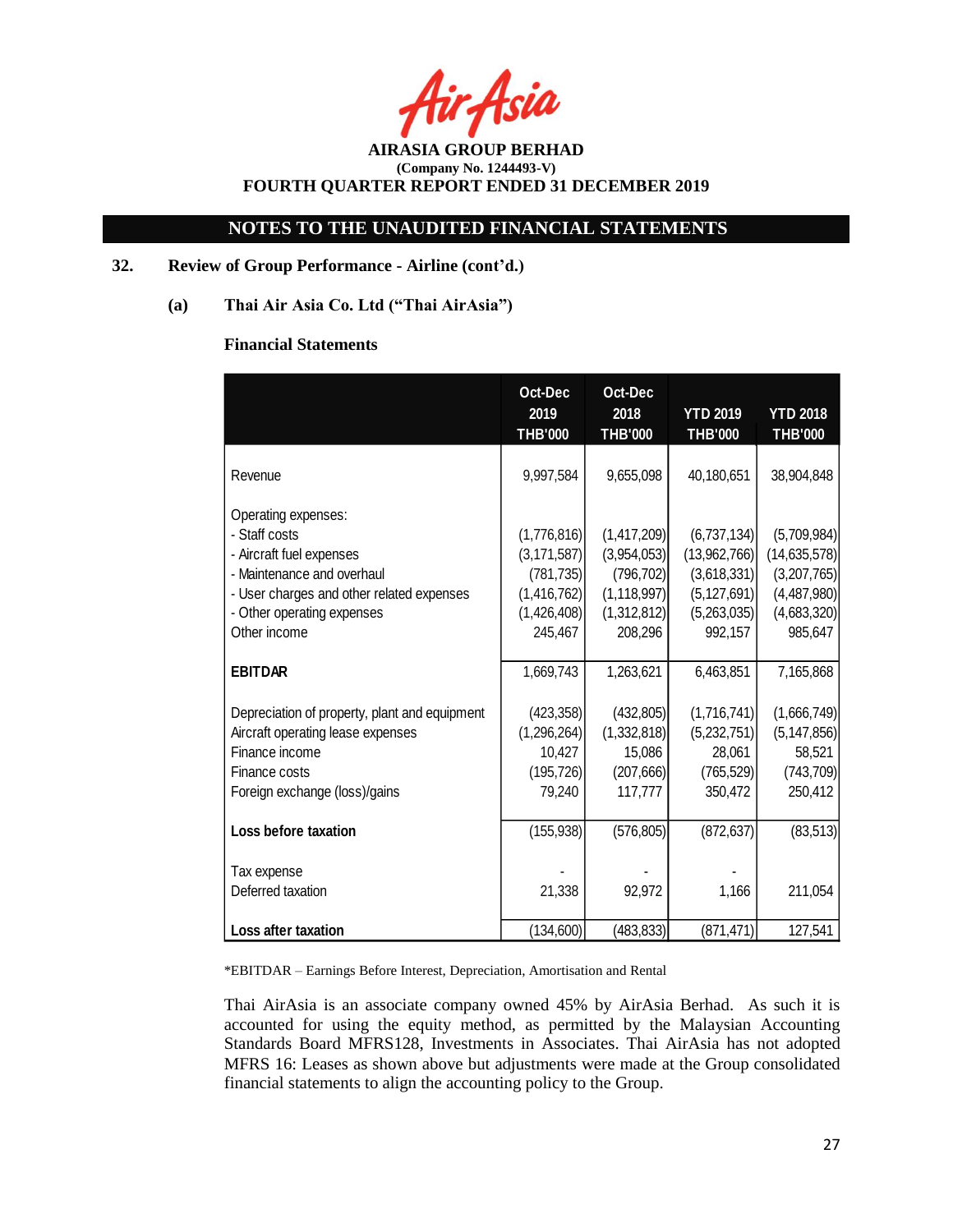Asia

# **NOTES TO THE UNAUDITED FINANCIAL STATEMENTS**

# **32. Review of Group Performance - Airline (cont'd.)**

### **(a) Thai Air Asia Co. Ltd ("Thai AirAsia")**

### **Financial Statements**

| <b>Year Ended</b>                | <b>Dec 2019</b><br><b>THB'000</b> | <b>Dec 2018</b><br><b>THB'000</b> |
|----------------------------------|-----------------------------------|-----------------------------------|
|                                  |                                   |                                   |
| Property, plant and equipment    | 24,821,094                        | 26,129,012                        |
| Intangible assets                | 22,770                            | 26,991                            |
| Inventory                        | 294,641                           | 188,318                           |
| Aircraft maintenance reserve     | 5,963,213                         | 4,532,741                         |
| Other debtors and prepayments    | 2,155,980                         | 2,131,639                         |
| Amounts due from related parties | 1,919,708                         | 872,217                           |
| Cash and Short term deposits     | 3,889,581                         | 4,036,976                         |
| <b>Total Assets</b>              | 39,066,987                        | 37,917,894                        |
|                                  |                                   |                                   |
| Sales in advance                 | 4,648,343                         | 4,986,935                         |
| Other creditors and accruals     | 5,162,137                         | 3,593,021                         |
| Amount due to related parties    | 373,823                           | 699,190                           |
| <b>Borrowings</b>                | 10,486,213                        | 7,583,055                         |
| Lease liabilities                | 11,493,614                        | 13,219,322                        |
| Deferred tax liabilities         | 64,421                            | 58,303                            |
| <b>Total Liabilities</b>         | 32,228,551                        | 30,139,826                        |
|                                  |                                   |                                   |
| Share capital                    | 435,556                           | 435,555                           |
| Retained earnings                | 6,402,880                         | 7,342,513                         |
| <b>Total Equity</b>              | 6,838,436                         | 7,778,068                         |
|                                  |                                   |                                   |

Thai AirAsia recorded Total Revenue of THB9,997.6 million in 4Q19, 4% higher than 4Q18 of THB9,665.1 million. Passengers carried saw a marginal drop of 1% with seat Load factor remaining unchanged at 86%. The increase in revenue is contributed mainly from increase in Average Fare of 7%.

As a result of increase in revenue and better fuel prices, Thai AirAsia reported EBITDAR of THB1,669.7 million which is 32% higher than EBITDAR of THB1,263.6 million in 4Q18. Thai AirAsia show an increase of 4% from THB1.52 to THB1.58 as domestic fares improve. The CASK reported a decrease of 3% on the back of lower fuel costs.

For YTD2019, Total Revenue is recorded at THB40,180.7 million, a 3% increase from YTD 2018 mainly contributed by the increase in passengers carried by 3%. CASK Ex Fuel increased by 3%, mainly from the increase in staff costs.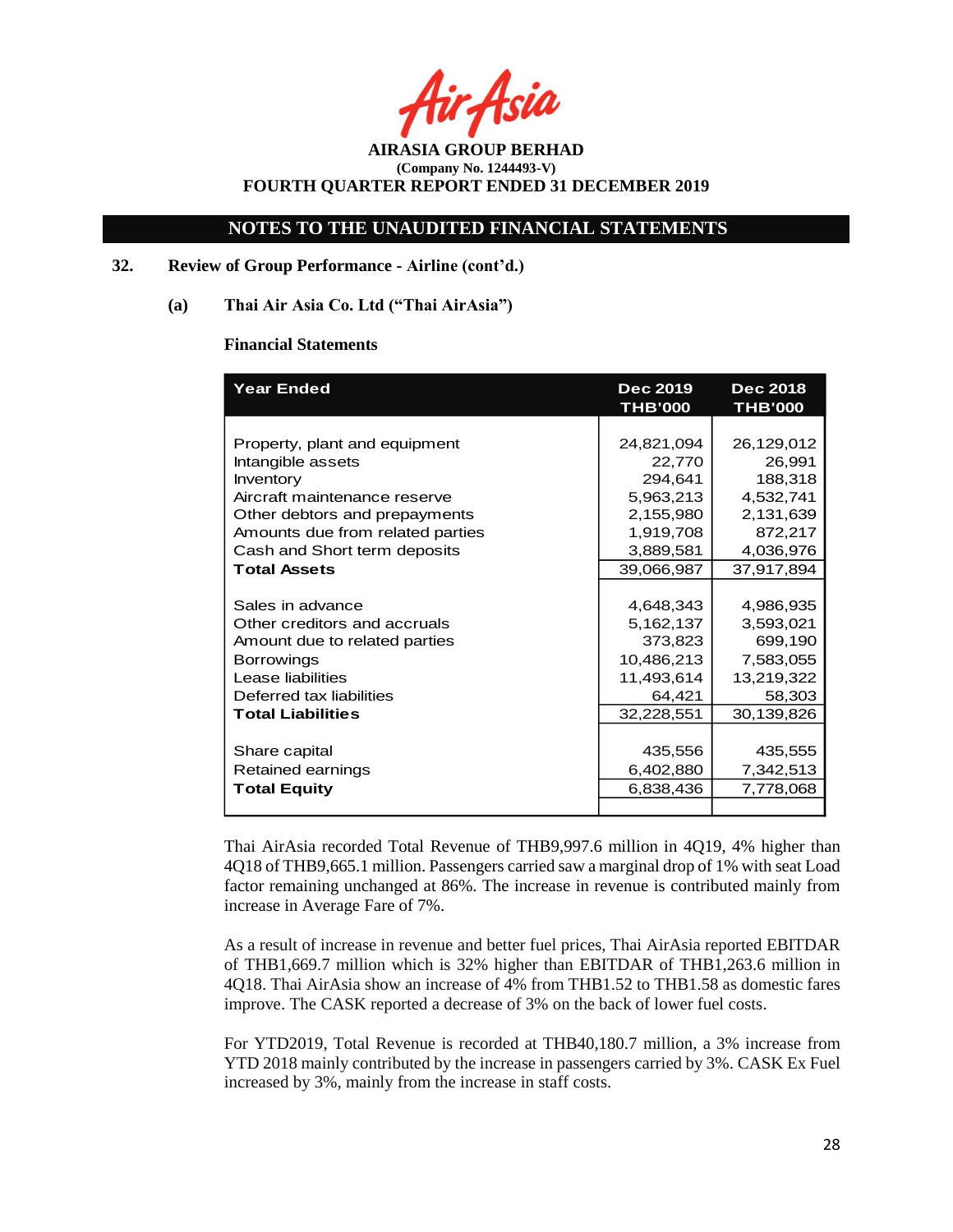r Asia

# **NOTES TO THE UNAUDITED FINANCIAL STATEMENTS**

# **32. Review of Group Performance - Airline (cont'd.)**

### **(b) AirAsia (India) Limited ("AirAsia India")**

# **Performance indicators**

|                                    | Oct-Dec   | Oct-Dec   | Change | <b>YTD 2019</b> | <b>YTD 2018</b> | Change |
|------------------------------------|-----------|-----------|--------|-----------------|-----------------|--------|
|                                    | 2019      | 2018      | $\%$   |                 |                 | $\%$   |
| Passengers Carried                 | 2,685,418 | 1,933,337 | 39%    | 9,261,439       | 6,830,757       | 36%    |
| Capacity                           | 3,099,240 | 2,253,060 | 38%    | 10,430,820      | 8,218,260       | 27%    |
| Seat Load Factor                   | 87%       | 86%       |        | 89%             | 83%             | 6      |
| RPK (million)                      | 2,921     | 2,094     | 40%    | 10,059          | 7,208           | 40%    |
| ASK (million)                      | 3,334     | 2,410     | 38%    | 11,226          | 8,568           | 31%    |
| Average Fare (INR)                 | 3,603     | 3,027     | 19%    | 3,282           | 2,972           | 10%    |
| Unit Passenger Revenue (INR)       | 4,008     | 3,493     | 15%    | 3,666           | 3,419           | 7%     |
| Revenue / ASK (INR cents)          | 317.19    | 266.24    | 19%    | 295.55          | 260.60          | 13%    |
| Revenue / ASK (US cents)           | 4.45      | 3.74      | 19%    | 4.20            | 3.70            | 13%    |
| Cost / ASK (INR cents)             | 346.77    | 340.90    | 2%     | 343.24          | 332.89          | 3%     |
| Cost / ASK (US cents)              | 4.86      | 4.79      | 2%     | 4.88            | 4.73            | 3%     |
| Cost / ASK-ex Fuel (INR cents)     | 204.62    | 179.66    | 14%    | 203.91          | 179.71          | 13%    |
| Cost / ASK-ex Fuel (US cents)      | 2.87      | 2.52      | 14%    | 2.90            | 2.55            | 13%    |
| Aircraft (end of period)           | 28        | 19        | 9      | 28              | 19              | 9      |
| Average Stage Length (km)          | 1,076     | 1,040     | 3%     | 1,076           | 1,034           | 4%     |
| Number of Flights                  | 17,218    | 12,517    | 38%    | 57,949          | 45,657          | 27%    |
| Fuel Consumed (Barrels)            | 610,285   | 431,384   | 41%    | 2,044,865       | 1,557,426       | 31%    |
| Average Fuel Price (US\$ / Barrel) | 109       | 127       | $-14%$ | 109             | 123             | $-12%$ |

Exchange Rate: Quarter -RM:USD – 71.17 Year- RM:USD – 70.41- Prior year US cent and dollar are restated at current average exchange rate during the quarter and year to date for ease of reference Average Fuel Price/ Barrel restated using current average exchange rate for comparison is US\$126/barrel for the quarter to date and US\$120/ barrel for year to date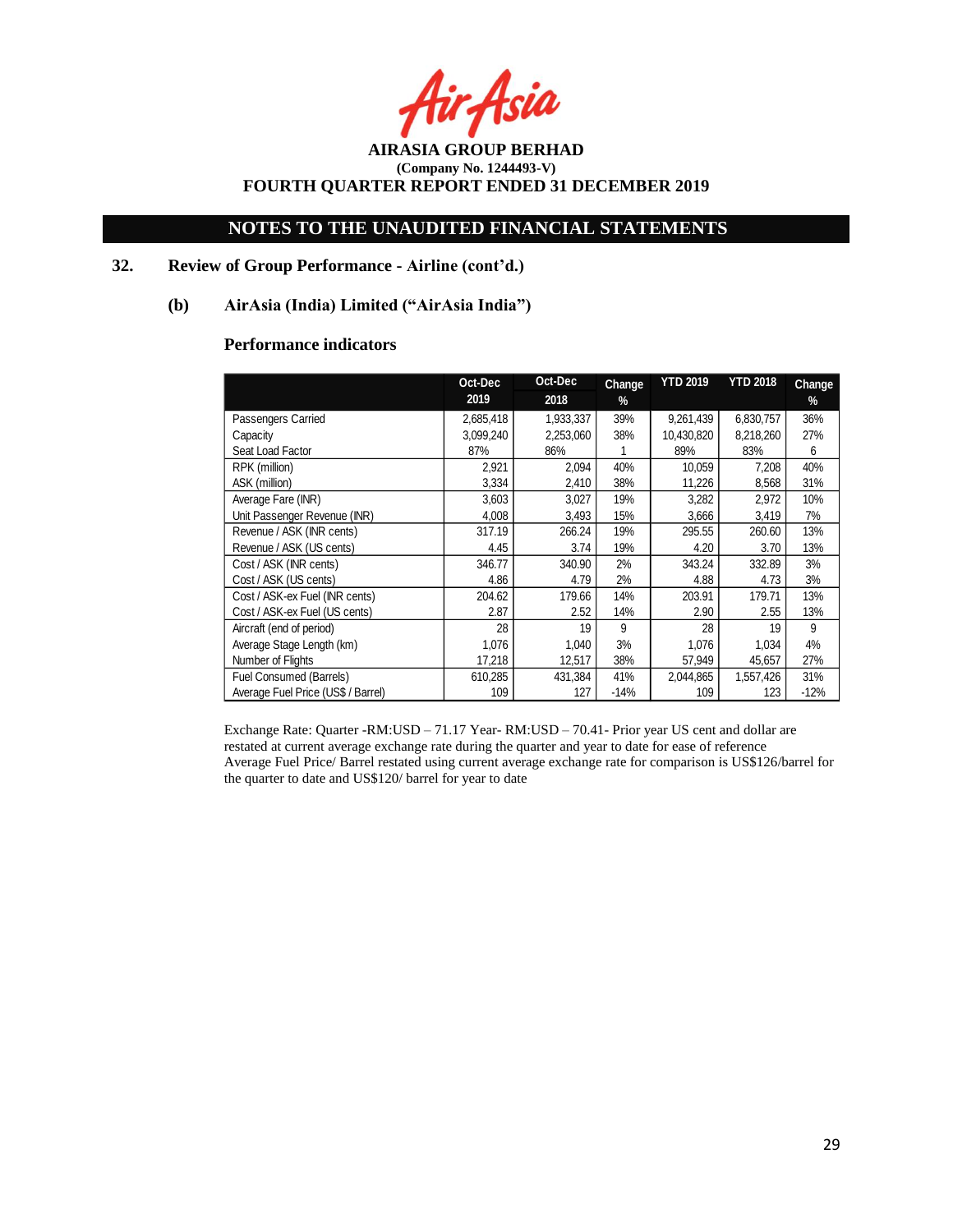r Asia

# **NOTES TO THE UNAUDITED FINANCIAL STATEMENTS**

# **32. Review of Group Performance - Airline (cont'd.)**

**(b) AirAsia (India) Limited ("AirAsia India")**

# **Financial Statements**

|                                                                                                                                                                                                                                  | Oct-Dec<br>2019<br><b>INR'000</b>                                                 | Oct-Dec<br>2018<br><b>INR'000</b>                                                                | <b>YTD 2019</b><br><b>INR'000</b>                                                   | <b>YTD 2018</b><br><b>INR'000</b>                                                                      |
|----------------------------------------------------------------------------------------------------------------------------------------------------------------------------------------------------------------------------------|-----------------------------------------------------------------------------------|--------------------------------------------------------------------------------------------------|-------------------------------------------------------------------------------------|--------------------------------------------------------------------------------------------------------|
| Revenue                                                                                                                                                                                                                          | 10,575,553                                                                        | 6,417,064                                                                                        | 33,179,751                                                                          | 22,311,061                                                                                             |
| Operating expenses:<br>- Staff costs<br>- Aircraft fuel expenses<br>- Maintenance and overhaul<br>- User charges and other related expenses<br>- Aircraft operating lease expenses<br>- Other operating expenses<br>Other income | (1,647,385)<br>(4,739,510)<br>(1,743,533)<br>(1,461,220)<br>(551, 148)<br>187,983 | (929, 893)<br>(3,886,378)<br>(1,242,809)<br>(976, 863)<br>(1, 164, 030)<br>(306, 984)<br>335,570 | (5,362,037)<br>(15,641,266)<br>(5,660,593)<br>(5,004,736)<br>(1,745,196)<br>772,638 | (3,523,626)<br>(13, 124, 652)<br>(3,903,056)<br>(3,544,901)<br>(4,084,484)<br>(1,225,585)<br>1,042,096 |
| <b>EBITDA</b>                                                                                                                                                                                                                    | 620,740                                                                           | (1,754,323)                                                                                      | 538,561                                                                             | (6,053,147)                                                                                            |
| Depreciation of property, plant and equipment<br>Finance income<br>Finance costs<br>Foreign exchange loss                                                                                                                        | (1,258,996)<br>24,388<br>(372, 394)<br>(247, 310)                                 | (34, 887)<br>9,923<br>(20,058)<br>137,828                                                        | (4,573,293)<br>126,133<br>(1,444,580)<br>(613, 625)                                 | (132, 856)<br>33,625<br>(41, 337)<br>(142, 437)                                                        |
| Loss before tax                                                                                                                                                                                                                  | (1,233,572)                                                                       | (1,661,517)                                                                                      | (5,966,804)                                                                         | (6,336,152)                                                                                            |
| Tax expense<br>Deferred taxation                                                                                                                                                                                                 |                                                                                   |                                                                                                  |                                                                                     |                                                                                                        |
| Loss after tax                                                                                                                                                                                                                   | (1,233,572)                                                                       | (1,661,517)                                                                                      | (5,966,804)                                                                         | (6,336,152)                                                                                            |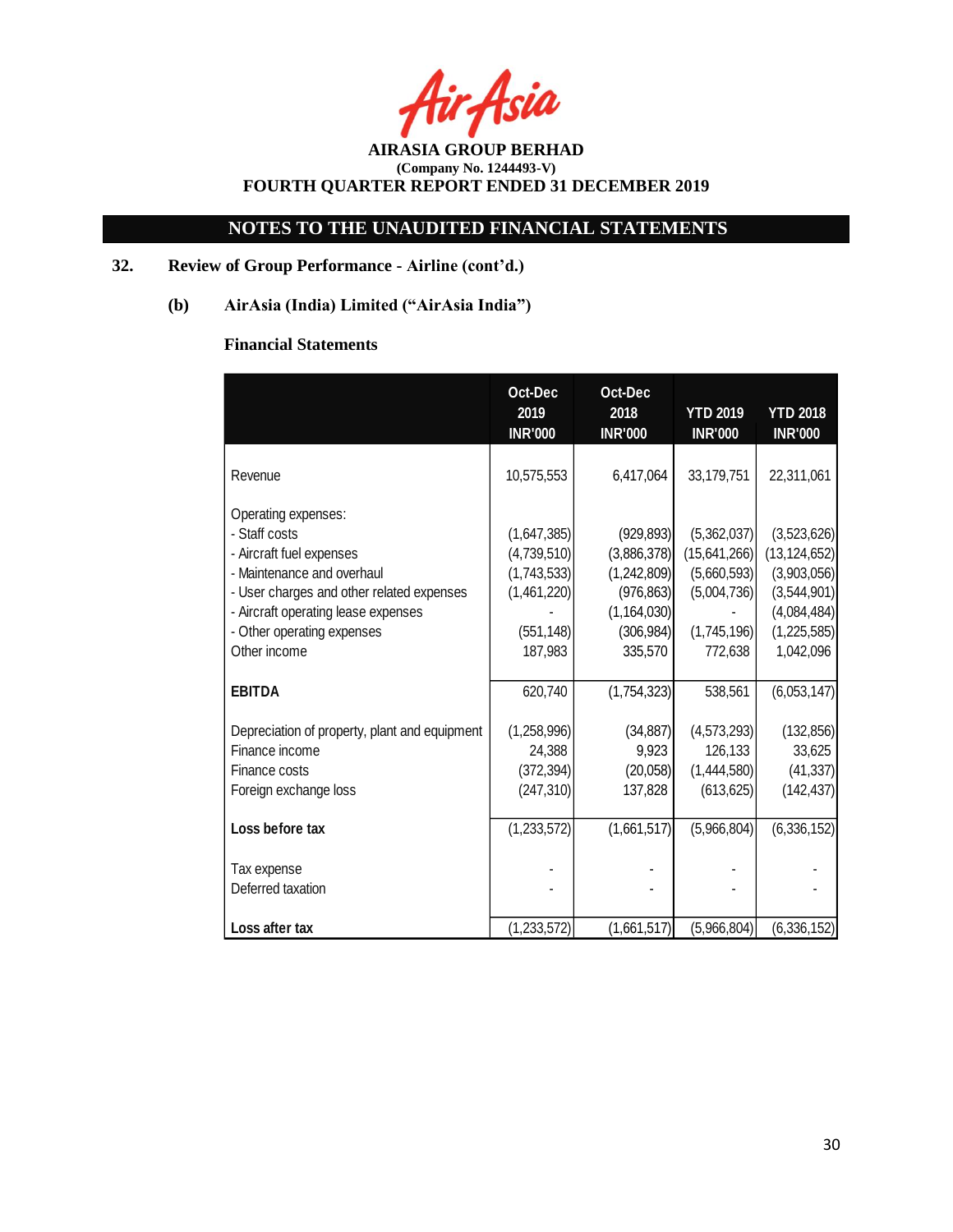Asia

**AIRASIA GROUP BERHAD (Company No. 1244493-V) FOURTH QUARTER REPORT ENDED 31 DECEMBER 2019**

### **32. Review of Group Performance - Airline (cont'd.)**

**(b) AirAsia (India) Limited ("AirAsia India")**

### **Financial Statements**

| <b>Year Ended</b>                | <b>Dec 2019</b><br><b>INR'000</b> | <b>Dec 2018</b><br><b>INR'000</b> |
|----------------------------------|-----------------------------------|-----------------------------------|
|                                  |                                   |                                   |
| Property, plant and equipment    | 857,305                           | 819,922                           |
| <b>Rights of Use Asset</b>       | 25,126,174                        |                                   |
| Inventory                        | 407,522                           | 202,783                           |
| Other debtors and prepayments    | 3,239,066                         | 2,017,173                         |
| Amounts due from related parties | 5,674,426                         | 3,448,262                         |
| Cash and Short term deposits     | 4,981,350                         | 986,740                           |
| <b>Total Assets</b>              | 40,285,843                        | 7,474,880                         |
|                                  |                                   |                                   |
| Sales in advance                 | 2,045,362                         | 1,348,673                         |
| Other creditors and accruals     | 3,856,244                         | 4,735,878                         |
| Amount due to related parties    | 8,870,530                         | 6,399,077                         |
| Lease liabilities                | 27,094,238                        |                                   |
| <b>Borrowings</b>                | 1,699,564                         | 1,121,216                         |
| <b>Total Liabilities</b>         | 43,565,938                        | 13,604,844                        |
|                                  |                                   |                                   |
| Share capital                    | 15,000,000                        | 5,337,000                         |
| Retained earnings                | (18, 280, 095)                    | (11,466,964)                      |
| <b>Total Equity</b>              | (3,280,095)                       | (6, 129, 964)                     |
|                                  |                                   |                                   |

AirAsia India recorded 4Q19 revenue of INR10,575.6 million, a 65% increase from 4Q18 at the back of a 38% increase in capacity and 19% increase in Average Fare. The increase in overall costs is in tandem with the increase in revenue. Staff costs increased by 77% due to additional operational staffs for increased number of aircraft and also forward hiring to cater for additional aircrafts to be inducted in first half 2020. AirAsia India continues to undertake continuous improvement projects to save costs on fuel. Overall 4Q19 Loss before tax narrowed to INR1,233.6 million compare to INR1,661.5 million in the same quarter last year.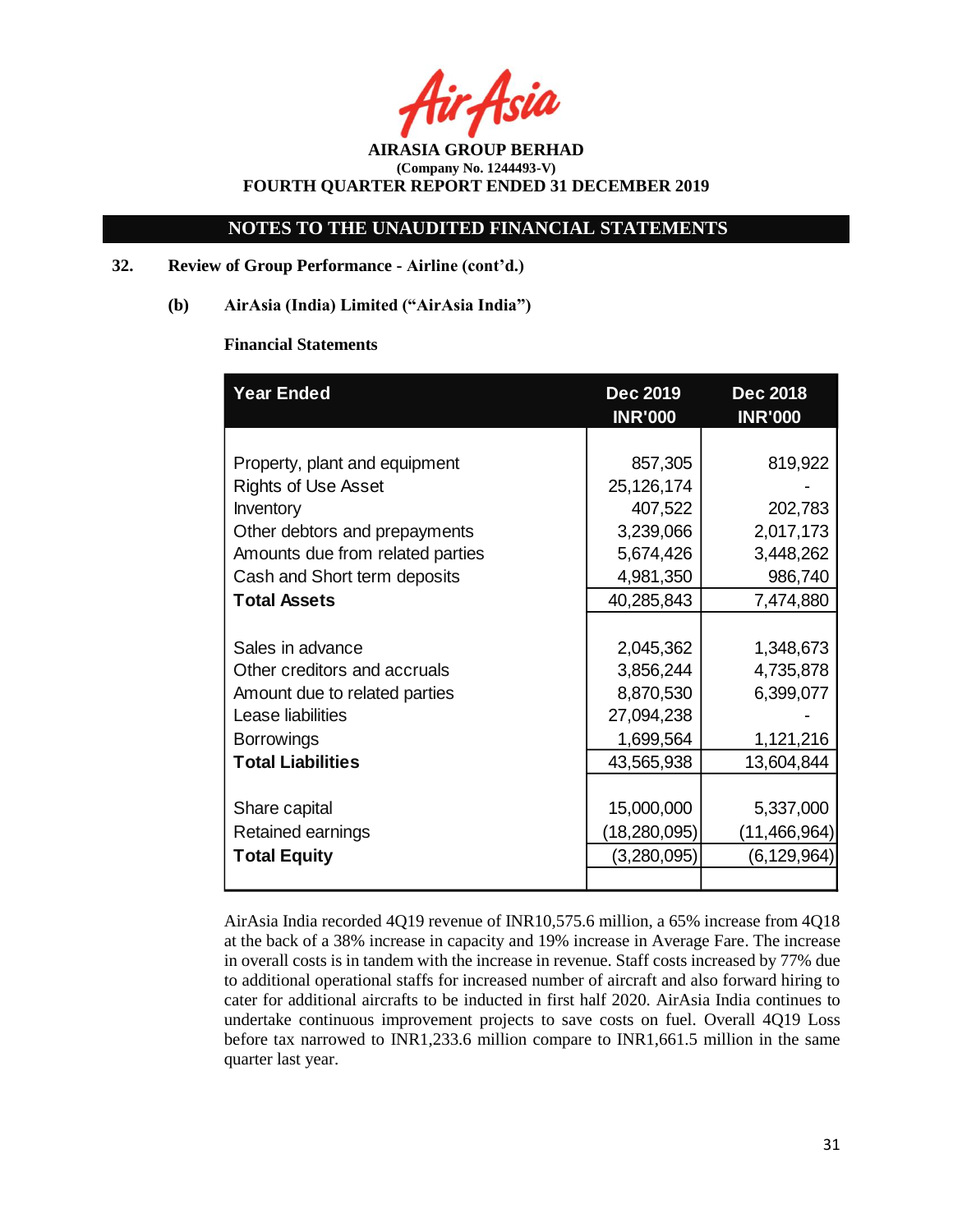$A$ sid

**AIRASIA GROUP BERHAD (Company No. 1244493-V) FOURTH QUARTER REPORT ENDED 31 DECEMBER 2019**

### **32. Review of Group Performance - Airline (cont'd.)**

#### **(b) AirAsia (India) Limited ("AirAsia India")**

For YTD19, revenue recorded an increase of 50%, from INR22,311.1 million to INR33,179.8 million onthe back of an increase in Average Fare of 10% to INR3,282 and an increase in capacity of 27%. YTD19 only reported a 6% lower Loss before tax at INR5,966.8 million as salary costs increased due to the reasons mentioned above and maintenance costs increased in line with the additional number of aircrafts.

# **(c) AirAsia Japan Co. Ltd ("AirAsia Japan")**

AirAsia Japan is an associate company which is incorporated in Japan. The Group's equity interest in AirAsia Japan is 66.91%.

AirAsia Japan recorded a Net loss of JPY1,086.7 million for 4Q19 and JPY4,797.0 million for YTD19. AirAsia Japan has not adopted MFRS 16: Leases. The adoption of MFRS16 did not result in a material impact to the income statement of AirAsia Japan.

### *NON-AIRLINE*

|                                                   | Quarter ended 31/12/2019       |               |                          |                     | Quarter ended 31/12/2018       |               |                          |                     |
|---------------------------------------------------|--------------------------------|---------------|--------------------------|---------------------|--------------------------------|---------------|--------------------------|---------------------|
|                                                   | <b>Teleport</b><br>(Logistics) | Air Asia.com  | <b>Big Pay</b><br>Group  | RedBeat<br>Ventures | <b>Teleport</b><br>(Logistics) | Air Asia.com  | <b>Big Pay</b><br>Group  | RedBeat<br>Ventures |
|                                                   | <b>RM'000</b>                  | <b>RM'000</b> | <b>RM'000</b>            | <b>RM'000</b>       | <b>RM'000</b>                  | <b>RM'000</b> | <b>RM'000</b>            | <b>RM'000</b>       |
| Revenue                                           | 147.218                        | 11.138        | 6.083                    | 45.324              | 98.372                         | 3.605         | 1.601                    | (1, 322)            |
| Operating expenses<br>Adjustment for intercompany | (133, 830)                     | (12, 112)     | (35, 201)                | (54, 607)           | (13, 423)                      | (8,037)       | (14, 761)                | (31, 731)           |
| elimination                                       | 56.266                         | ٠.            | $\overline{\phantom{a}}$ | ٠                   | (39, 525)                      |               | $\overline{\phantom{a}}$ |                     |
| <b>EBITDA</b>                                     | 69.654                         | (974)         | (29, 118)                | (9, 283)            | 45.424                         | (4, 432)      | (13, 160)                | (33,053)            |

The EBITDA for Non Airline businesses is as follows:

Teleport reported an increase in revenue and EBITDA as it consolidates the belly space of Indonesia, Philippines and Malaysia long haul to better bring value to the Group. Airasia.com had more than doubled its 4Q18 revenue. BigPay will continue to incur expansion costs as it acquires market share.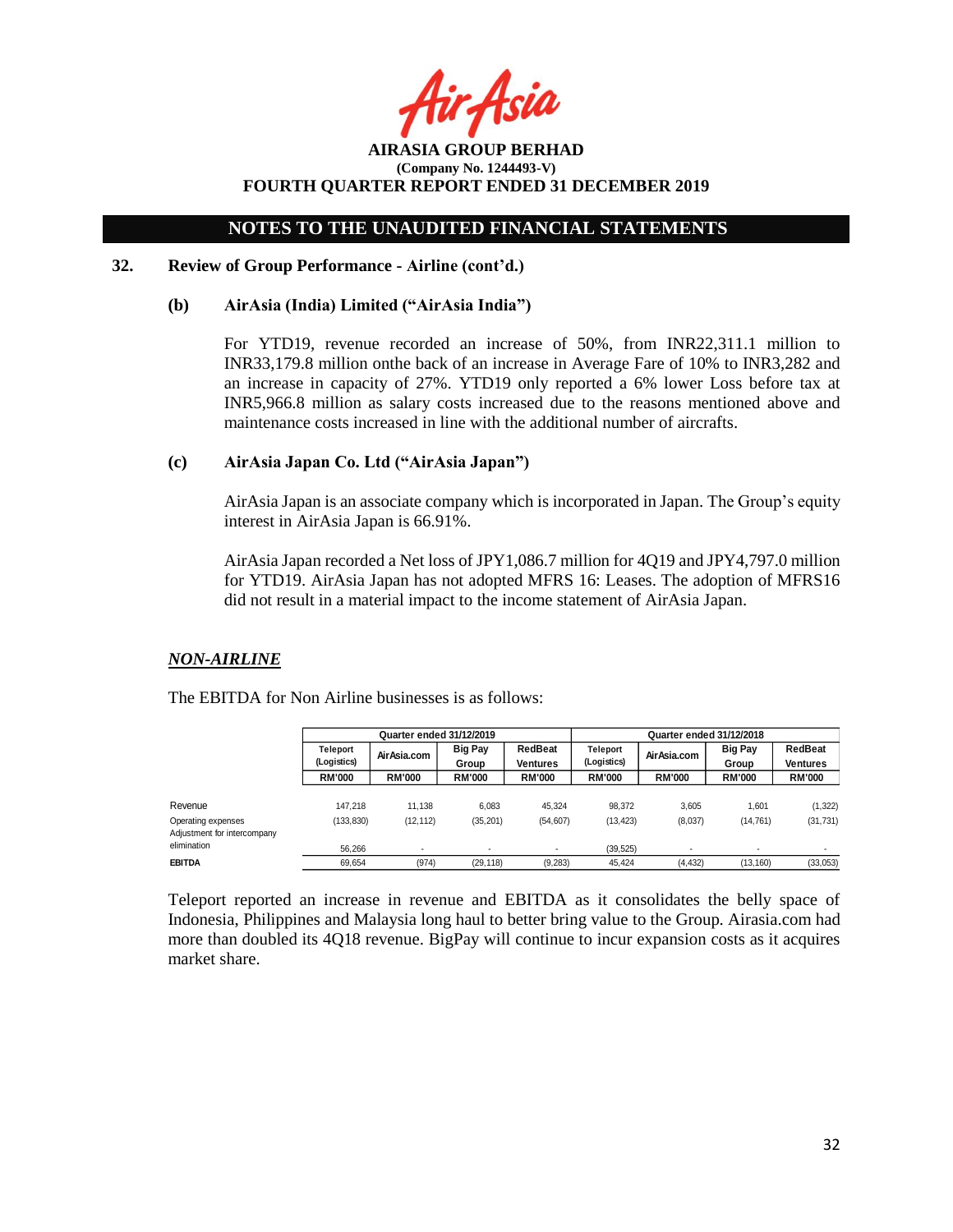ir Asia

**AIRASIA GROUP BERHAD (Company No. 1244493-V) FOURTH QUARTER REPORT ENDED 31 DECEMBER 2019**

### **33. Variation of results against preceding quarter**

The Group recorded a Net Loss of RM385.4 million for the quarter under review, against the Net Loss of RM67.5 million in the immediately preceding quarter ended 30 September 2019 mainly as a result of recognition of share of losses of associates of RM225.7 million, tax settlement payment one off tax provision of RM49.3 million in a subsidiary and discounting impact of a long term receivable of RM40.0 million. Quarter ended 30 September 2019 also includes a one off deferred tax asset recognized of RM292.3 million as a result of the completion of sales and leaseback transaction.

### **34. Profit forecast**

No profit forecast has been issued.

### **35. Commentary on prospects**

The airline industry, being part of the travel industry, has been severely affected by the rapid spread of the corona virus (Covid 19) in early 2020. Due to health reasons and travel restrictions put in place by many countries, the demand for airline travel has seen a considerable decline. We are not spared the effects of Covid 19. We are taking positive actions to face this challenge by managing capacity and costs. The airline business is still the major contributor to the Group's financial performance. We have undergone previous experiences dealing with viral outbreak and we believe that the Group has the necessary experience and resources to overcome the current challenge. We look forward to the bounce after Covid 19 when demand for airline travel should return.

The Digital business of the Group continues to gain traction. BigPay has seen significant growth in Gross Merchandise Values, App downloads as well as the number of cards issued. Similarly, BigLoyalty has also seen significant improvements in membership, including mobile users. It has also almost doubled the number of active partners in its network. Teleport, the Group's cargo operator, completed the consolidation of the Group's South East Asia cargo network. The company's B2C same day parcel delivery operations is also gaining traction with expansion to various cities in the region. AirAsia.com, our OTA platform, is also performing as planned with significant improvements made to the platform, including opening up for booking of flights of third party airlines.

Based on the above, the Board is projecting that it may not achieve internal projections for the year.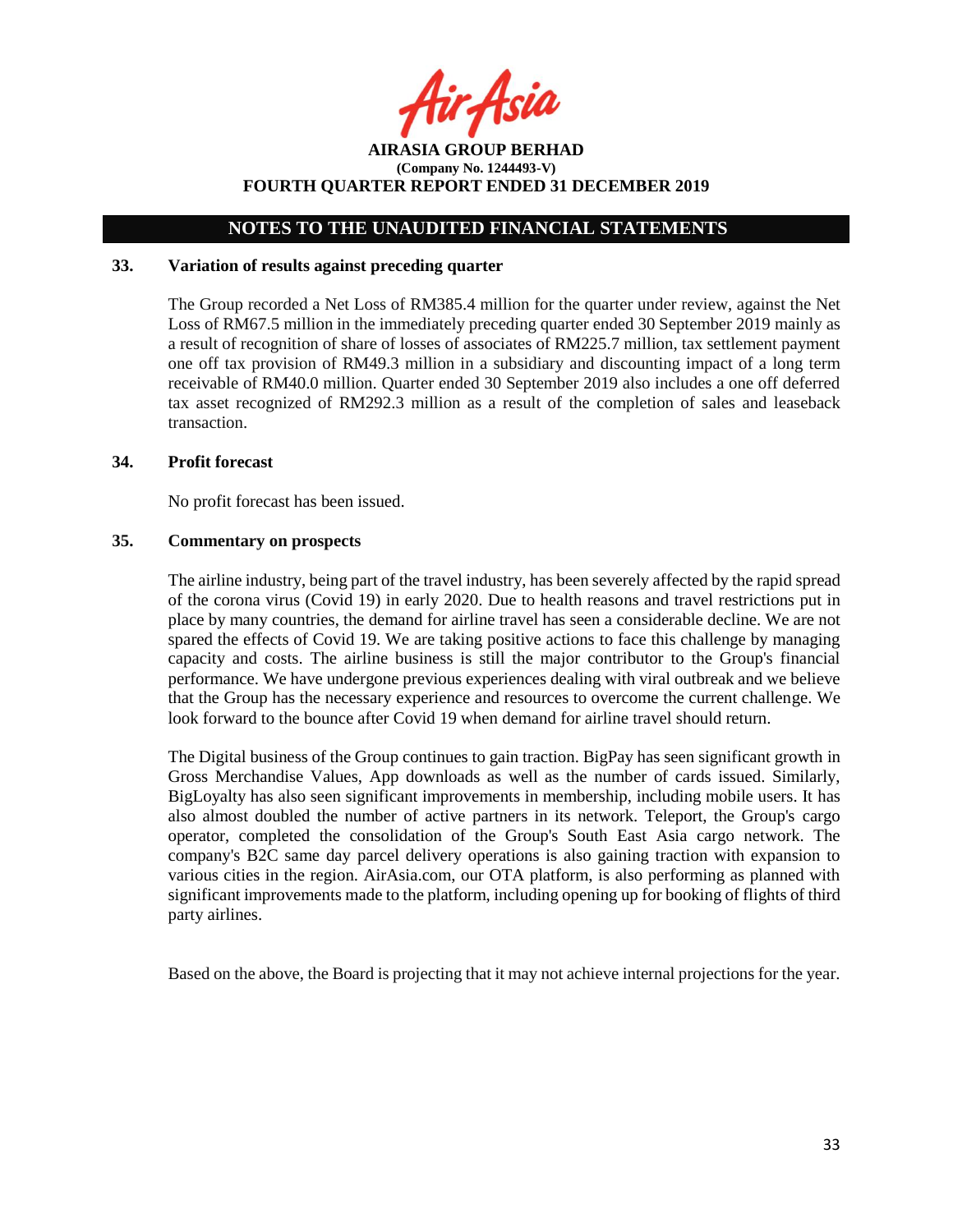r Asid

**AIRASIA GROUP BERHAD (Company No. 1244493-V) FOURTH QUARTER REPORT ENDED 31 DECEMBER 2019**

### **36. Material Litigation**

As at 27 February 2020, there was no material litigation against the Group.

### **37. Other matters**

(a) In prior year, AirAsia Berhad ("AAB"), a wholly owned subsidiary of the Company, received a Writ of Summons and Statement of Claim ("Claim") dated 10 December 2018 and on 31 January 2019, Malaysia Airports (Sepang) Sdn Bhd ("MASSB") filed claims at the High Court of Malaya at Kuala Lumpur, claiming the additional RM23 per Passenger Services Charges ("PSC") which AAB was required to collect effective 1 July 2018.

On 18 September 2019 paid a sum of RM14,156,818.47 (being the amounts specified in the Garnishee Show Cause Orders dated 23 August 2019) to MASSB to defray the garnishee execution proceedings. The payment was made by AAB without prejudice to AAB's rights, including AAB's rights in the appeals made in relation to the judgement order dated 18 July 2019 and any connected interlocutory applications.

On 2 October 2019, AAB filed a Writ of Summons at the Kuala Lumpur High Court against MASSB for a the sum of RM479,781,285.00, being loss and damage caused by negligence on the part of MASSB, its servants and/or agents in the management, operation, maintenance and/or provision of airport services and facilities at KLIA2.

(b) On 31 January 2020, the Company is mentioned in the Approved Judgement and Statement of Facts in relation to Regina vs Airbus SE. The Board of Directors have formed an independent committee to review the allegations therein and the executive chairman and chief executive officer relinquished their executive position for 2 months pending investigations but they remain as advisors.